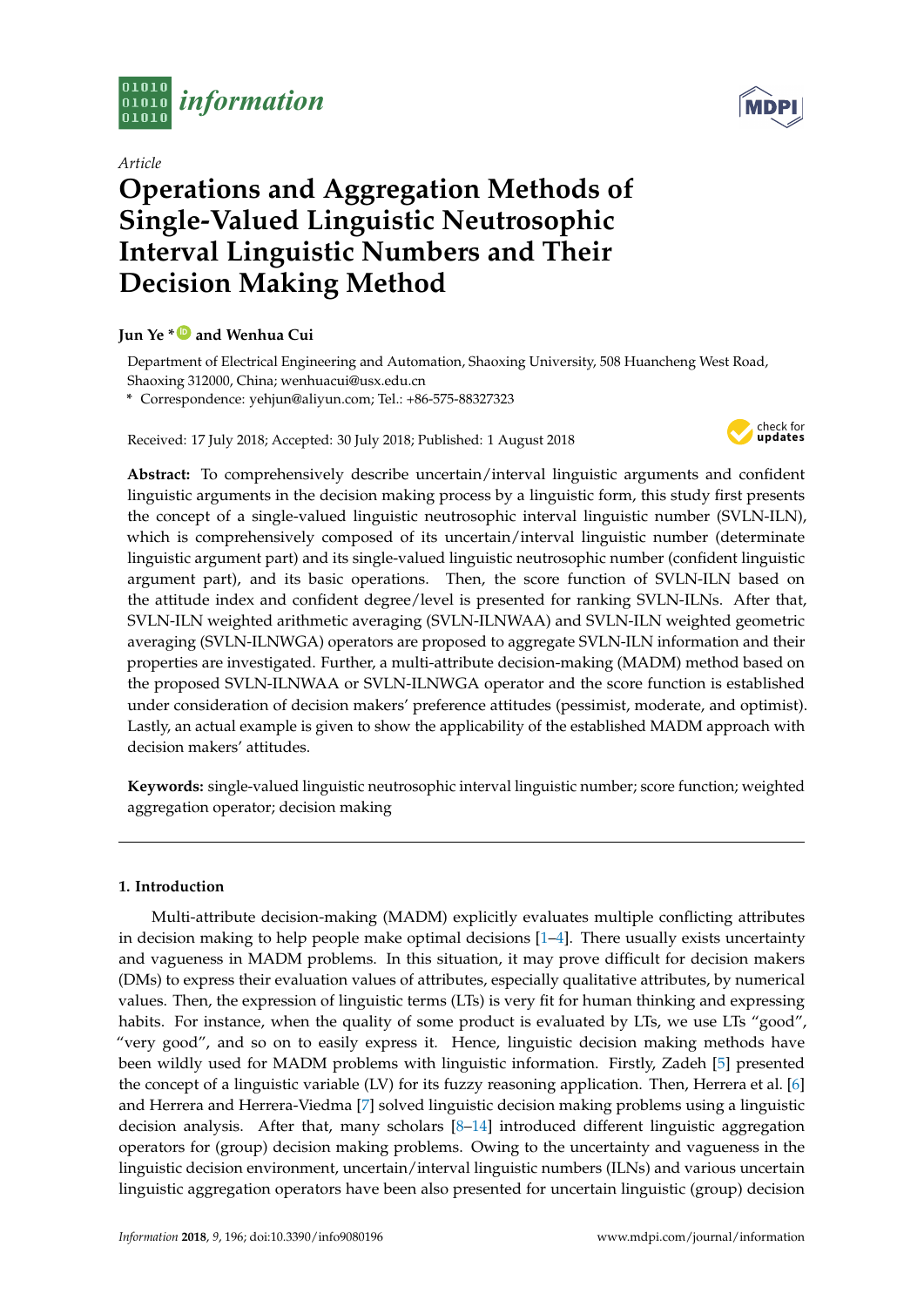making problems [\[15](#page-13-1)[–20\]](#page-13-2). Based on a neutrosophic number (i.e., a changeable interval number with indeterminacy), Ye [\[21\]](#page-13-3) put forward the concept of a neutrosophic linguistic number (NLN), its basic operational laws, and two NLN weighted aggregation operators for multi-attribute group decision making (MAGDM). To represent the hybrid linguistic information of the partial uncertain and partial certain arguments, Ye [\[22\]](#page-13-4) introduced linguistic cubic numbers (LCNs) and their operations and two weighted aggregation operators for MADM problems with LCN information. To independently depict the truth, falsity, and indeterminacy linguistic arguments in real life for an evaluated object, Fang and Ye [\[23\]](#page-13-5) presented linguistic neutrosophic numbers (LNNs), their operations, and two weighted aggregation operators for MAGDM in an LNN setting.

In uncertain linguistic MADM problems, it may prove difficult for DMs to give accurate LT values for an attribute from a predefined LT set, but can assign a certain interval linguistic range to it. However, ILN only indicates interval/uncertain LT values of DMs for an attribute, but cannot reflect the confident degree of their judgment. Although Wang et al. [\[24\]](#page-13-6) proposed the concept of the intuitionistic interval number (IIN) composed of its interval judgment (its uncertain argument) and its intuitionistic fuzzy judgment (its confident judgment) to express the hybrid information of both, IIN cannot express its linguistic argument information in a linguistic evaluation setting. However, how to express the hybrid information of a single-valued LNN and an ILN simultaneously is a difficult problem because there is no research in existing literature. For instance, suppose we give both the ILN  $[l_4, l_6]$  (the uncertain/interval linguistic argument) and the single-valued LNN  $\langle l_5, l_3, l_1 \rangle$ (the confident linguistic judgment) from the given LT set  $L = \{l_s | s \in [0, 8]\}$  regarding an evaluated object. It is obvious that IIN [\[24\]](#page-13-6) cannot express the hybrid information of both the ILN and the single-valued LNN. To comprehensively describe an uncertain linguistic argument and a confident linguistic judgment in the decision making process, we need the single-valued linguistic neutrosophic ILN (SVLN-ILN), which consists of an ILN and a single-valued LNN (SVLNN), where an SVLNN inflects the confident level/degree of decision makers indicated by the truth, indeterminacy, and falsity LT values corresponding to its ILN judgment for an evaluated object, in order to solve the gap. Therefore, the purposes of this study are as follows: (1) to propose the SVLN-ILN concept for expressing the hybrid information of both the ILN and the single-valued LNN, its operations, and score function with both attitude index and confident level/degree for ranking SVLN-ILNs; (2) to present SVLN-ILN weighted arithmetic averaging (SVLN-ILNWAA) and SVLN-ILN weighted geometric averaging (SVLN-ILNWGA) operators; and (3) to establish an MADM method using the SVLN-ILNWAA or SVLN-ILNWGA operator and the score function to handle MADM problems in SVLN-ILN setting and DMs' attitudes (pessimist, moderate, and optimist).

This study is constructed as per the following structural framework. Section [2](#page-1-0) proposes the SVLN-ILN concept composed of ILN and SVLNN, the basic operations of SVLN-ILNs, and the score function of SVLN-ILN for ranking SVLN-ILNs. In Section [3,](#page-4-0) the SVLN-ILNWAA and SVLN-ILNWGA operators are given to aggregate SVLN-ILNs, and then their properties are discussed. In Section [4,](#page-9-0) a MADM method with DMs' attitudes is established based on the SVLN-ILNWAA or SVLN-ILNWGA operator and the score function under the SVLN-ILN setting. Section [5](#page-9-1) presents an actual example to show the applicability of the proposed MADM method in the SVLN-ILN setting. Lastly, conclusions and future work are indicated in Section [6.](#page-11-0)

#### <span id="page-1-0"></span>**2. Single-Valued Linguistic Neutrosophic Interval Linguistic Numbers**

Based on the extension of IINs [\[24\]](#page-13-6), this section presents the concept of SVLN-ILN, which contains the hybrid information of both SVLNN and ILN, the basic operations of SVLN-ILNs, and the score function of SVLN-ILN.

**Definition 1.** Let a LT set be  $L = \{l_s | s \in [0, z]\}$ , where  $z + 1$  is an odd number/cardinality. A SVLN-ILN g in L is constructed as  $g=\langle[l_a,l_b];l_T,l_I,l_F\rangle$ , where [l $_a$ , l $_b$ ] is the ILN part of  $g$  and l $_a$  and l $_b$  are linguistic lower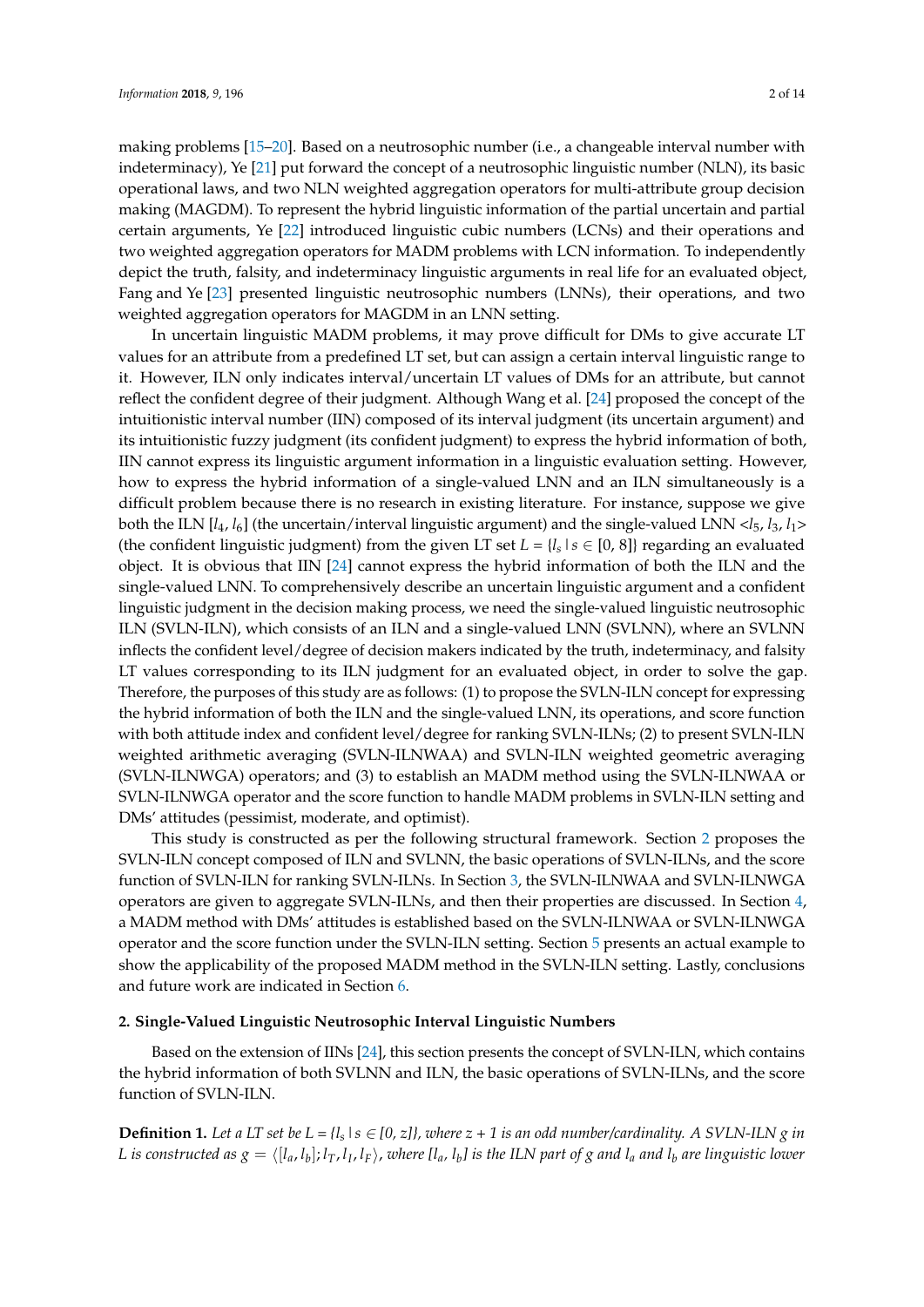and upper bounds of l<sub>s</sub> for l<sub>a</sub>  $\leq$  l<sub>s</sub>  $\leq$  l<sub>b</sub> and l<sub>s</sub>  $\in$  L, and then <l<sub>T</sub>, l<sub>I</sub>, l<sub>F</sub>> is the SVLNN part of g. Here, the truth *linguistic function Tg(ls) of g can be defined as*

$$
T_g(l_s) = \begin{cases} l_T, & l_a \le l_s \le l_b \\ l_0, & otherwise \end{cases}
$$

The indeterminacy linguistic function  $I_g(l_s)$  of  $g$  can be defined as

$$
I_g(l_s) = \begin{cases} l_I, & l_a \le l_s \le l_b \\ l_z, & otherwise \end{cases}
$$

The falsity linguistic function  $F_g(l_s)$  of  $g$  can be defined as

$$
F_g(l_s) = \begin{cases} l_F, & l_a \le l_s \le l_b \\ l_z, & otherwise \end{cases}
$$

where  $l_0 \le l_T \le l_z$ ,  $l_0 \le l_I \le l_z$ , and  $l_0 \le l_F \le l_z$ .

For instance,  $g = \langle [l_4, l_6]; l_5, l_2, l_3 \rangle$  is an SVLN-ILN, where  $[l_4, l_6]$  is the ILN part of *g*, and then <*l*5, *l*2, *l*3> is the SVLNN part depicted by the truth linguistic value *l*5, the indeterminacy linguistic value *l*2, and the falsity linguistic value *l*3, independently. In a decision making problem, the SVLN-ILN indicates both DMs' interval linguistic judgment (uncertain linguistic judgment) and confident linguistic judgment for an evaluated object.

To express the semantics conveniently, we adopt a linguistic transformation/scale function  $f(l_s) = s$ for  $s \in [0, z]$ , which produces the mapping  $f: l_s \to s$ , i.e., the mapping from a LT in  $L = \{l_s | s \in [0, z]\}$  to a numerical value.

**Definition 2.** Suppose  $g_1 = \langle [l_{a_1}, l_{b_1}]; l_{T_1}, l_{I_1}, l_{F_1} \rangle$  and  $g_2 = \langle [l_{a_2}, l_{b_2}]; l_{T_2}, l_{I_2}, l_{F_2} \rangle$  are two SVLN-ILNs in *L.* If their arguments/expected values are  $m_1 = [f(l_{a_1}) + f(l_{b_1})]/2 = (a_1 + b_1)/2$  and  $m_2 = [f(l_{a_2}) +$  $f(l_{b_2})]/2 = (a_2 + b_2)/2$ , and a positive scalar is  $p > 0$ , their basic operations can be defined below:

$$
g_1 \oplus g_2 = \left\langle \left[ l_{a_1 + a_2 - \frac{a_1 \cdot a_2}{z}}, l_{b_1 + b_2 - \frac{b_1 \cdot b_2}{z}} \right]; l_{\frac{m_1 T_1 + m_2 T_2}{m_1 + m_2}}, l_{\frac{m_1 I_1 + m_2 I_2}{m_1 + m_2}}, l_{\frac{m_1 F_1 + m_2 F_2}{m_1 + m_2}} \right\rangle \tag{1}
$$

$$
g_1 \otimes g_2 = \left\langle \left[ l_{\frac{a_1 \cdot a_2}{z}}, l_{\frac{b_1 \cdot b_2}{z}} \right] ; l_{\frac{T_1 \cdot T_2}{z}}, l_{I_1 + I_2 - \frac{I_1 \cdot I_2}{z}}, l_{F_1 + F_2 - \frac{F_1 \cdot F_2}{z}} \right\rangle \tag{2}
$$

$$
pg_1 = \left\langle \left[ l_{z-z(1-\frac{a_1}{z})}^p, l_{z-z(1-\frac{b_1}{z})}^p \right]; l_{T_1}, l_{I_1}, l_{F_1} \right\rangle \tag{3}
$$

$$
g_1^p = \left\langle \left[ l_{z(\frac{a_1}{z})^p, l_{z(\frac{b_1}{z})^p} \right] ; l_{z(\frac{T_1}{z})^p, l_{z-z(1-\frac{I_1}{z})^p, l_{z-z(1-\frac{F_1}{z})^p}} \right\rangle \tag{4}
$$

Clearly, the above calculated results are still SVLN-ILNs.

**Example 1.** Suppose  $g_1 = \langle l_4, l_6 \rangle$ ;  $l_5, l_2, l_3 >$  and  $g_2 = \langle l_2, l_6 \rangle$ ;  $l_6, l_1, l_2 >$  are two SVLN-ILNs in the LT set  $L = \{l_0, l_1, \ldots, l_8\}$  for  $z = 8$  and  $p = 2$ . Then, their arguments are  $m_1 = [f(l_4) + f(l_6)]/2 = (4 + 6)/2 = 5$  and  $m_2 = [f(l_2) + f(l_6)]/2 = (2 + 6)/2 = 4$ , respectively.

Thus, using Equations (1)–(4), the operational results are yielded as follows: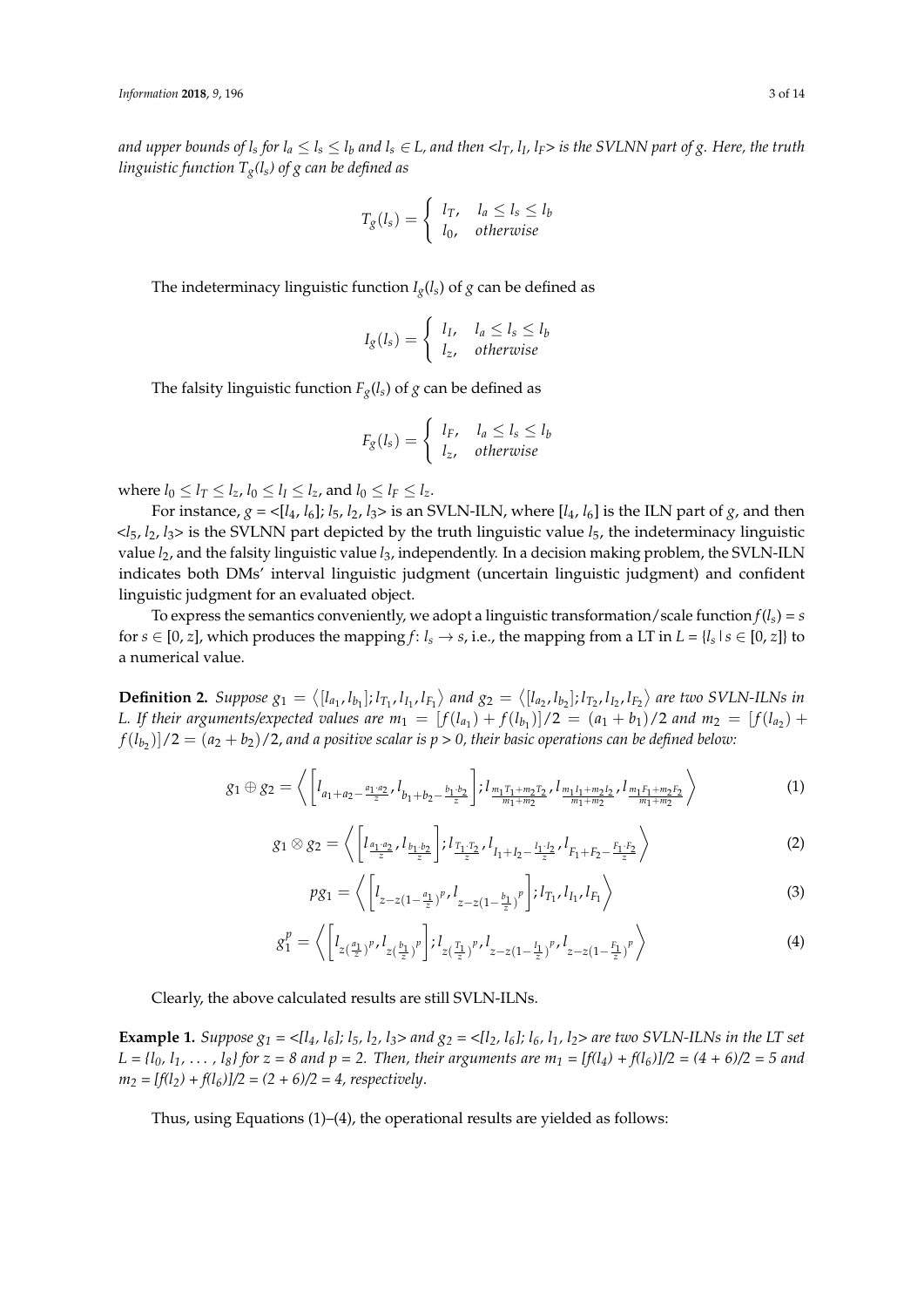$$
g_{1} \oplus g_{2} = \left\langle \begin{bmatrix} l_{a_{1}+a_{2}-\frac{a_{1}\cdot a_{2}}{2},l_{b_{1}+b_{2}-\frac{b_{1}\cdot b_{2}}{2}} \end{bmatrix}; l_{\frac{m_{1}T_{1}+m_{2}T_{2}}{m_{1}+m_{2}}}, l_{\frac{m_{1}L_{1}+m_{2}L_{2}}{m_{1}+m_{2}}}, l_{\frac{m_{1}L_{1}+m_{2}L_{2}}{m_{1}+m_{2}}}\right\rangle
$$
\n
$$
= \left\langle \begin{bmatrix} l_{4+2-\frac{4\times2}{8},l_{6+6-6\frac{6\times6}{8}} \end{bmatrix}; l_{\frac{5\times5+4\times6}{5+4},l_{\frac{5\times3+4\times1}{8+4}},l_{\frac{5\times3+4\times2}{5+4}} \right\rangle
$$
\n
$$
= \left\langle \begin{bmatrix} l_{5,0000}, l_{7,5000} \end{bmatrix}; l_{5,4444}, l_{1,5556}, l_{2,5556} \right\rangle;
$$
\n
$$
g_{1} \otimes g_{2} = \left\langle \begin{bmatrix} l_{\frac{a_{1}\cdot a_{2}}{2},l_{\frac{b_{1}\cdot b_{2}}{2}} \end{bmatrix}; l_{\frac{T_{1}\cdot T_{2}}{2}}, l_{I_{1}+I_{2}-\frac{I_{1}\cdot I_{2}}{2}}, l_{I_{1}+I_{2}-\frac{F_{1}\cdot F_{2}}{2}} \end{bmatrix} \right\rangle
$$
\n
$$
= \left\langle \begin{bmatrix} l_{4\times2}, l_{6\times6} \end{bmatrix}; l_{\frac{5\times6}{8}}, l_{2+1-\frac{2\times1}{8},l_{3+2-\frac{3\times2}{8}} \right\rangle = \left\langle \begin{bmatrix} l_{1,0000}, l_{4,5000} \end{bmatrix}; l_{3,7500}, l_{2,7500}, l_{4,2500} \right\rangle;
$$
\n
$$
pg_{1} = \left\langle \begin{bmatrix} l_{2-z(1-\frac{a_{1}}{z})}, l_{2-z(1-\frac{b_{1}}{z})} \end{bmatrix}; l_{\frac{T_{1}}{z}, l_{
$$

For comparison between SVLN-ILNs, both ILN and SVLNN in an SVLN-ILN  $g = \langle [l_a, l_b]; l_T, l_I, l_F \rangle$ should be considered as the score function containing both the attitude index of ILN and the score value of SVLNN (the confidence level/degree) regarding DMs in the decision making process.

Based on the extension of attitude index for an interval number [\[25\]](#page-13-7), the attitude index of an ILN  $[l_a, l_b]$  is defined as follows:

$$
A = \frac{f(l_a) + f(l_b)}{2z} + (2\alpha - 1)\frac{f(l_b) - f(l_a)}{2z} = \frac{a+b}{2z} + (2\alpha - 1)\frac{b-a}{2z} \tag{5}
$$

where  $\alpha \in [0, 1]$  is the attitude coefficient.

Then, the score value of SVLNN is given as follows:

$$
S = \frac{2z + f(l_T) - f(l_I) - f(l_F)}{3z} = \frac{2z + T - I - F}{3z} \tag{6}
$$

Thus, the score function of a SVLN-ILN can be given by the definition below.

**Definition 3.** *Based on the combination of both the attitude index of ILN and the score value of SVLN (the confidence level) for a SVLN-ILN g = <[la, l<sup>b</sup> ]; lT, l<sup>I</sup> , lF>, the new score function of a SVLN-ILN can be given as*

$$
Y(g) = A \times S = \left(\frac{a+b}{2z} + (2\alpha - 1)\frac{b-a}{2z}\right) \times \left(\frac{2z+T-I-F}{3z}\right) \text{ for } Y(g) \text{ [0, 1]}
$$
 (7)

In the score function (7), both the attitude coefficient *α* and the confident level/score value of *S* can indicate the pessimistic/moderate/optimistic degree and confident degree of DMs. On the one hand, when DM believes that the linguistic evaluation value of an attribute is in an ILN [*la*, *l<sup>b</sup>* ], his/her linguistic evaluation value tends to the lower bound *l<sup>a</sup>* for a pessimistic DM, conversely, his/her linguistic evaluation value tends to the upper bound *l<sup>b</sup>* for an optimistic DM, while his/her linguistic evaluation value tends to the moderate value  $[f(l_a) + f(l_b)]/2$  for a moderate DM. Obviously, the DM's attitude is increasingly more optimistic with increasing  $\alpha$  from 0 to 1. Especially when  $\alpha = 0$ , 0.5, and 1, the three attitude coefficients reflect the pessimistic, moderate, and optimistic attitudes of DM, respectively. On the other hand, the score value of  $S \in [0, 1]$  also indicates the confident level/degree of DM. Then, the DM's confident degree is increasingly more high with increasing *S* from 0 to 1. Especially  $S = 1$  for  $f(l_T) = z$ ,  $f(l_I) = 0$ , and  $f(l_F) = 0$  in SVLNN is quite confident; while  $S = 0$  for  $f(l_T) = 0$ ,  $f(l_I) = z$ , and  $f(l_F) = z$  in SVLNN is quite unconfident.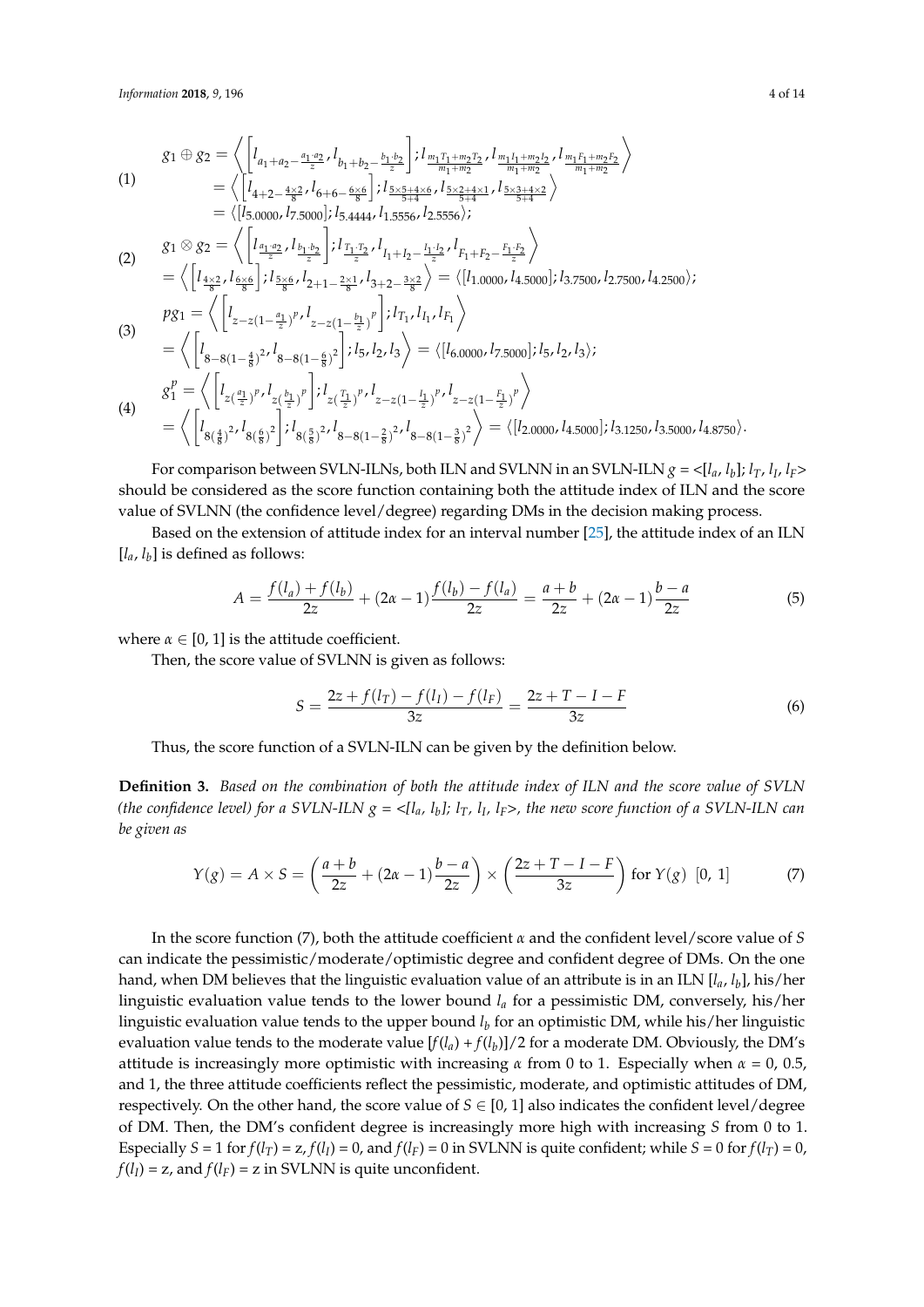**Example 2.** Suppose  $g = \langle [l_6, l_7]; l_6, l_2, l_3 \rangle$  is the SVLN-ILN in the LT set  $L = \{l_s | s \in [0, 8]\}$  for  $z = 8$ . Then, *the pessimistic, moderate, and optimistic attitudes of DM are given by α = 0, 0.5, 1, respectively*.

Thus, by Equation (7), we calculate the score value of the SVLN-ILN below:

$$
Y(g) = \left(\frac{a+b}{2z} + (2\alpha - 1)\frac{b-a}{2z}\right) \left(\frac{2z+T-I-F}{3z}\right)
$$
  
=  $\left(\frac{6+8}{2\times8} + (2\alpha - 1)\frac{8-6}{2\times8}\right) \left(\frac{2\times8+6-2-3}{3\times8}\right) = \begin{cases} 0.5313 \text{ for } \alpha = 0, \\ 0.6198 \text{ for } \alpha = 0.5, \\ 0.7083 \text{ for } \alpha = 1. \end{cases}$ 

Clearly, the score values of SVLN-ILN can be changed with the pessimistic, moderate, and optimistic attitudes of DM (i.e.,  $\alpha = 0$ , 0.5, and 1, respectively).

**Definition 4.** Suppose  $g_1 = \langle [l_{a_1}, l_{b_1}]; l_{T_1}, l_{I_1}, l_{F_1} \rangle$  and  $g_2 = \langle [l_{a_2}, l_{b_2}]; l_{T_2}, l_{I_2}, l_{F_2} \rangle$  are two SVLN-ILNs in L, *we give the following ranking relations:*

- (i) If  $Y(g_1) > Y(g_2)$ , then  $g_1 > g_2$ ;
- (ii) If  $Y(g_1) < Y(g_2)$ , then  $g_1 \prec g_2$ ;
- (iii) If  $Y(g_1) = Y(g_2)$ , then  $g_1 = g_2$ .

**Example 3.** If  $g_1 = \langle l_5, l_7 \rangle$ ;  $l_7, l_2, l_1 >$  and  $g_2 = \langle l_6, l_8 \rangle$ ;  $l_5, l_3, l_4 >$  are two SVLN-ILNs in the LT set L =  $\{l_s \mid s \}$  $\leq$  [0, 8]} for  $z = 8$ , they are ranked by DM with the moderate attitude  $\alpha = 0.5$ .

By applying Equation (7), there exists  $Y(g_1) = 0.6250 > Y(g_2) = 0.5104$ , then  $g_1 > g_2$ .

## <span id="page-4-0"></span>**3. Weighted Aggregation Operators of SVLN-ILNs**

## *3.1. SVLN-ILNWAA Operator*

**Definition 5.** Suppose  $g_k = \langle [l_{a_k}, l_{b_k}]; l_{T_k}, l_{I_k}, l_{F_k} \rangle$  (k =1, 2, ..., n) is a group of SVLN-ILNs in L. Then, the *SVLN-ILNWAA operator can be given as follows:*

$$
SVLN - ILNWAA(g_1, g_2, ..., g_n) = \sum_{k=1}^{n} \omega_k g_k
$$
\n(8)

where  $\omega_k \in [0, 1]$  is the weight of  $g_k$  ( $k = 1, 2, ..., n$ ) and  $\sum_{k=1}^n \omega_k = 1$ .

Thus, the following theorem can be given based on Equations (1), (3), and (8).

**Theorem 1.** Suppose  $g_k = \langle [l_{a_k}, l_{b_k}]; l_{T_k}, l_{I_k}, l_{F_k} \rangle$  (k =1, 2, ..., n) is a group of SVLN-ILNs in L. Thus, the *aggregation result regarding Equation (8) is also a SVLN-ILN, which is yielded by the aggregation form:*

$$
SVLN - ILNWAA(g_1, g_2, ..., g_n) = \sum_{k=1}^{n} \omega_k g_k
$$
  
=  $\left\langle \left[ l_{z-\sum_{k=1}^{n} (1-\frac{a_k}{z})^{\omega_k}} l_{z-\sum_{k=1}^{n} (1-\frac{b_k}{z})^{\omega_k}} \right] ; l_{\frac{\sum_{k=1}^{n} \omega_k T_k m_k}{\sum_{k=1}^{n} \omega_k m_k}} l_{\frac{\sum_{k=1}^{n} \omega_k I_k m_k}{\sum_{k=1}^{n} \omega_k m_k}} \right\rangle$ <sup>(9)</sup>

where  $m_k = (a_k + b_k)/2$  for  $a_k, b_k \in [0, z]$  and  $k = 1, 2, ..., n$ .

Then, Theorem 1 can be proofed by the mathematical induction.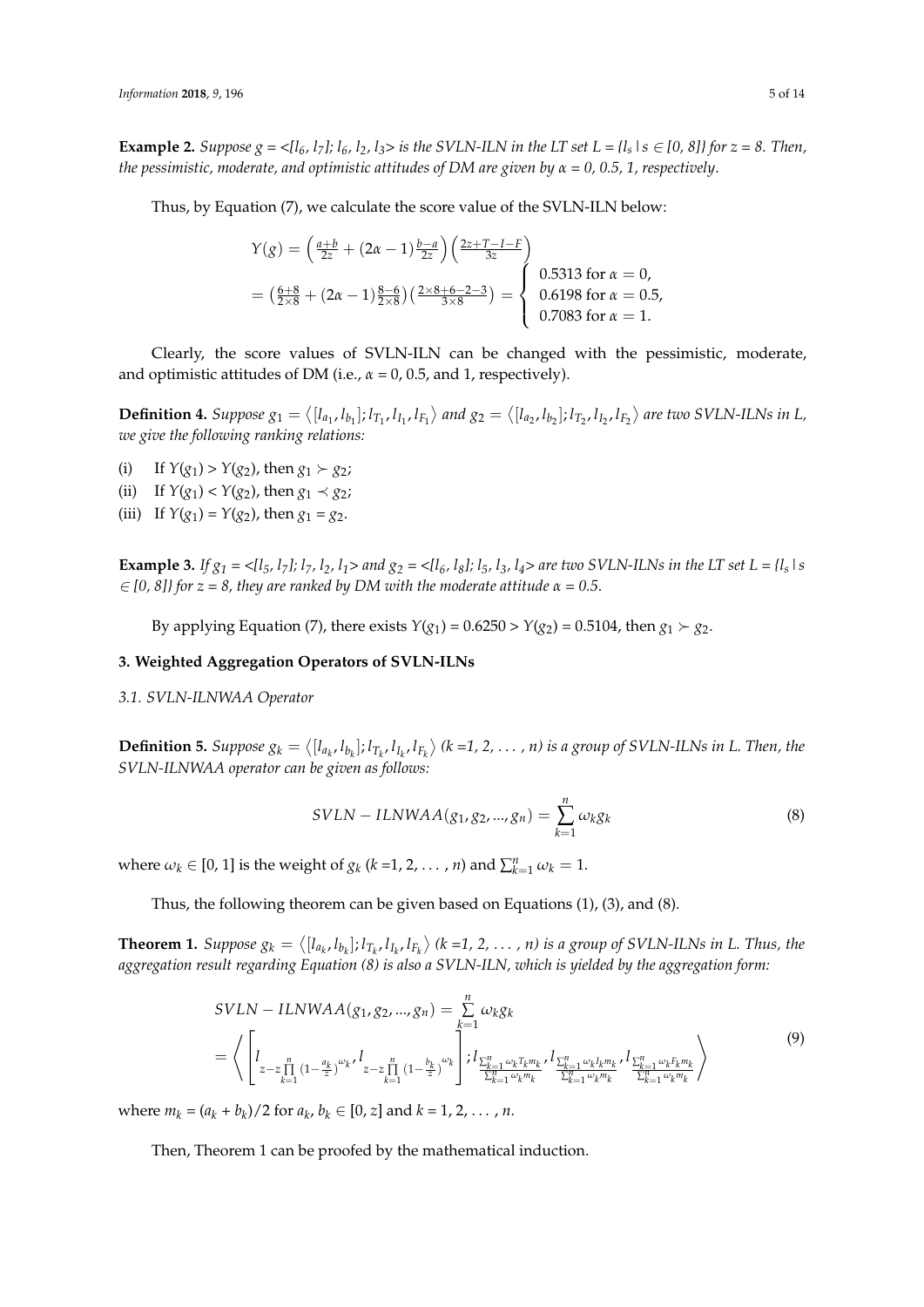## **Proof:**

If  $k = 2$ , by Equation (3), we have

$$
\omega_1 g_1 = \left\langle \left[ l_{z-z(1-\frac{a_1}{z})^{\omega_1}} l_{z-z(1-\frac{b_1}{z})^{\omega_1}} \right] ; l_{T_1}, l_{I_1}, l_{F_1} \right\rangle,
$$
  

$$
\omega_2 g_2 = \left\langle \left[ l_{z-z(1-\frac{a_2}{z})^{\omega_2}} l_{z-z(1-\frac{b_2}{z})^{\omega_2}} \right] ; l_{T_2}, l_{I_2}, l_{F_2} \right\rangle.
$$

By Equation (1), there exists the following result:

$$
\sum_{k=1}^{2} \omega_{k}g_{k} = \left\langle \begin{bmatrix} 1 & \frac{a_{1}}{2} \omega_{1} + \frac{a_{2}}{2} \omega_{2} - \frac{[z - z(1 - \frac{a_{1}}{2})^{\omega_{1}}] \times [z - z(1 - \frac{a_{2}}{2})^{\omega_{2}}]}{z} \omega_{1}^{I} \\ \frac{1}{2} \omega_{k}g_{k} = \frac{1}{2} \frac{[z - z(1 - \frac{a_{1}}{2})^{\omega_{1}} + \frac{[z - z(1 - \frac{a_{1}}{2})^{\omega_{1}}] \times [z - z(1 - \frac{b_{1}}{2})^{\omega_{1}} + \frac{[z - z(1 - \frac{b_{1}}{2})^{\omega_{1}}] \times [z - z(1 - \frac{b_{1}}{2})^{\omega_{1}}] \times [z - z(1 - \frac{b_{1}}{2})^{\omega_{1}}]}{z} \omega_{1}^{I} \\ \frac{1}{2} \frac{[z - z(1 - \frac{a_{1}}{2})^{\omega_{1}} + \omega_{1}b_{1})/2 + [w_{2}a_{2} + \omega_{2}b_{2})/2} \times I_{\frac{I_{1}(\omega_{1}a_{1} + \omega_{1}b_{1})/2 + I_{2}(\omega_{2}a_{2} + \omega_{2}b_{2})/2}{(w_{1}a_{1} + \omega_{1}b_{1})/2 + (w_{2}a_{2} + \omega_{2}b_{2})/2}} \frac{1}{(w_{1}a_{1} + \omega_{1}b_{1})/2 + [w_{2}a_{2} + \omega_{2}b_{2})/2} \omega_{2}^{I} \\ \frac{1}{2} \frac{1}{2} \frac{2}{\omega_{1}a_{1} + \omega_{1}b_{1}} \frac{2}{\omega_{1}a_{1} + \omega_{1}b_{1}} \frac{2}{\omega_{1}a_{1} + \omega_{1}b_{1}} \frac{[z - \frac{a_{1}}{2} \omega_{k} \times k]}{z - z(1 - \frac{b_{1}}{2})^{\omega_{1}} \frac{[z - \frac{a_{1}}{2} \omega_{k} \times k]}{z} \omega_{2}^{I} \frac{[z - \frac{a_{1}}{2} \omega_{k} \times k]}{z} \omega_{2}^{I}
$$

If  $k = n$ , Equation (9) exists as the following form:

$$
SVLN - ILNWAA(g_1, g_2, ..., g_n) = \sum_{k=1}^{n} \omega_k g_k
$$
  
=  $\left\langle \left[ l_{z-z\prod_{k=1}^{n} (1-\frac{a_k}{z})^{\omega_k}} l_{z-z\prod_{k=1}^{n} (1-\frac{b_k}{z})^{\omega_k}} \right] ; l_{\frac{\sum_{k=1}^{n} \omega_k T_k m_k}{\sum_{k=1}^{n} \omega_k m_k}} , l_{\frac{\sum_{k=1}^{n} \omega_k I_k m_k}{\sum_{k=1}^{n} \omega_k m_k}} , l_{\frac{\sum_{k=1}^{n} \omega_k I_k m_k}{\sum_{k=1}^{n} \omega_k m_k}} \right\rangle.$ 

Thus, if  $k = n + 1$ , by Equations (1), (3), and (10), we yield the result:

$$
SVLN - ILNWAA(g_1, g_2, ..., g_n, g_{k+1}) = \sum_{k=1}^{n+1} \omega_k g_k = \sum_{k=1}^n \omega_k g_k \oplus \omega_{n+1} g_{n+1}
$$
  
\n
$$
= \left\langle \begin{bmatrix} 1 & \sum_{i=1}^n (1 - \frac{a_k}{z})^{\omega_k} \cdot l_{z-z} \prod_{k=1}^n (1 - \frac{b_k}{z})^{\omega_k} \end{bmatrix} ; \begin{bmatrix} \sum_{k=1}^n \omega_k T_k m_k \cdot l_{\frac{k-1}{k-1} \omega_k T_k m_k} \cdot l_{\frac{k-1}{k-1} \omega_k T_k m_k} \cdot l_{\frac{k-1}{k-1} \omega_k m_k} \cdot l_{\frac{k-1}{k-1} \omega_k m_k} \end{bmatrix} \right\rangle \oplus \omega_{n+1} g_{n+1}
$$
  
\n
$$
= \left\langle \begin{bmatrix} 1 & \sum_{i=1}^n (1 - \frac{a_k}{z})^{\omega_k} + z - z(1 - \frac{a_{n+1}}{z})^{\omega_{n+1}} - \frac{[z-z] \prod_{i=1}^n (1 - \frac{a_k}{z})^{\omega_k} |z(z-z(1 - \frac{a_{n+1}}{z})^{\omega_{n+1}}|)}{z} \end{bmatrix} ; \begin{bmatrix} 1 & \sum_{k=1}^n (1 - \frac{a_k}{z})^{\omega_k} \\ z-z \prod_{k=1}^n (1 - \frac{b_k}{z})^{\omega_k} + z - z(1 - \frac{b_{n+1}}{z})^{\omega_{n+1}} - \frac{[z-z] \prod_{k=1}^n (1 - \frac{b_k}{z})^{\omega_k} |z(z-z(1 - \frac{b_{n+1}}{z})^{\omega_{n+1}}|}{z} \end{bmatrix} ; \begin{bmatrix} 1 & \sum_{k=1}^n (1 - \frac{b_k}{z})^{\omega_k} \\ \sum_{k=1}^n \omega_k T_k m_k + \omega_{n+1} T_{n+1} m_{n+1} \cdot l_{\frac{k-1}{k-1} \omega_k T_k m_k + \omega_{n+1} T_{n+1} m_{n+1}} \cdot l_{\frac{k-1}{k-1} \omega_k T_k m_k} \cdot l_{\frac{k-1}{k-1} \omega_k T_k m
$$

Corresponding to the above results, Equation (9) can hold for any  $k$ . This proof is completed.  $\Box$ 

To illustrate the operational process of the SVLN-ILNWAA operator, we give the following example.

**Example 4.** Suppose  $g_1 = \langle l_5, l_6 \rangle$ ;  $l_5, l_2, l_1 >$ ,  $g_2 = \langle l_5, l_7 \rangle$ ;  $l_6, l_3, l_1 >$ , and  $g_3 = \langle l_6, l_7 \rangle$ ;  $l_7, l_3, l_3 >$  are three *SVLN-ILNs in the LT set L = {l<sub>s</sub>* |  $s \in [0, 8]$ } for  $z = 8$ , then their weigh vector is  $\omega = (0.32, 0.25, 0.43)$ .

Thus, there are  $m_1 = (5 + 6)/2 = 5.5$ ,  $m_2 = (5 + 7)/2 = 6$ , and  $m_3 = (6 + 7)/2 = 6.5$ .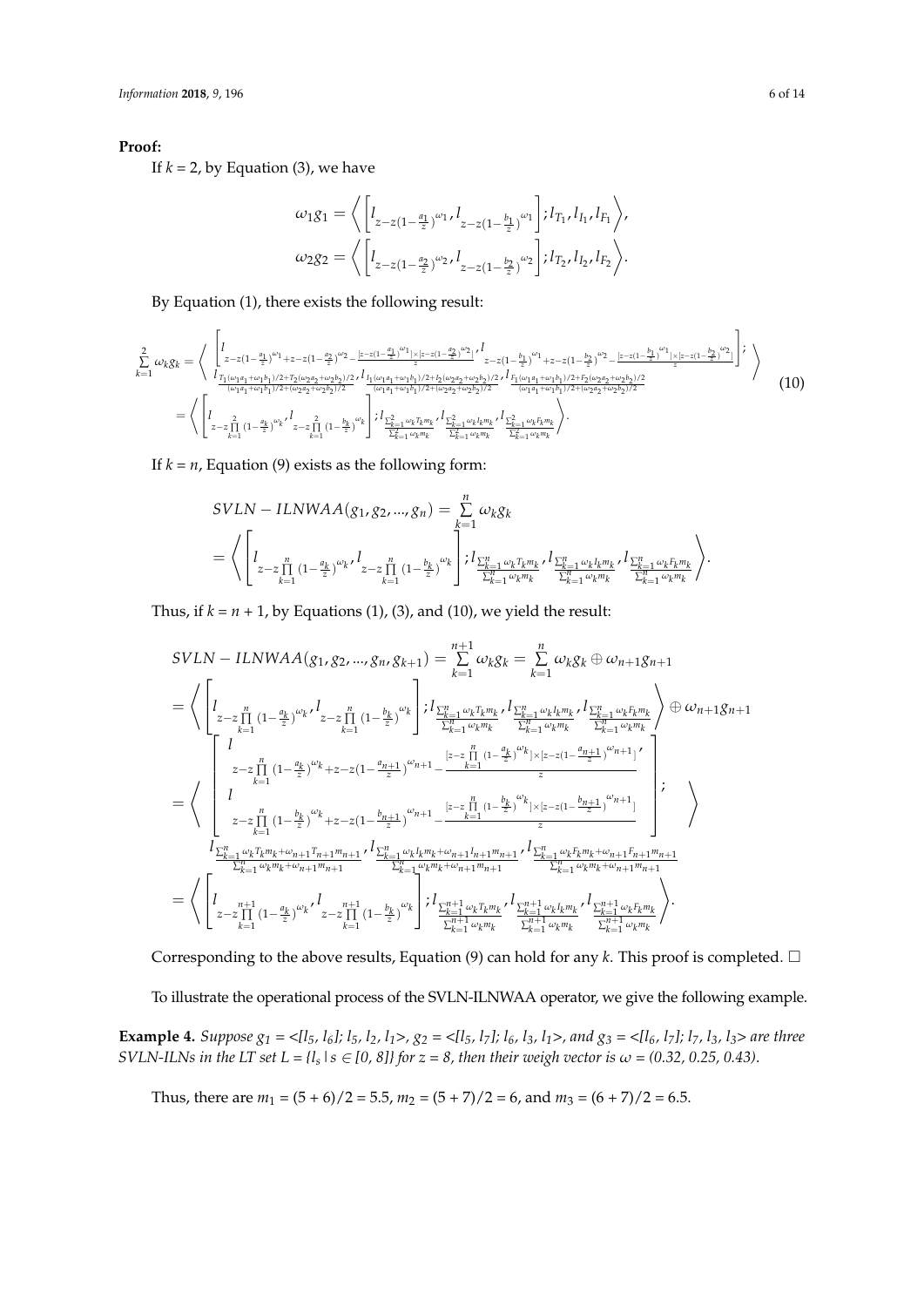Using Equation (9), their operational result of the SVLN-ILNWAA operator is given below:

$$
SVLN - ILNWAA(g_1, g_2, g_3) = \left\langle \left[ l_{z-z_{11}^{3}(1-\frac{a_k}{z})^{\omega_k}}' l_{z-z_{k-1}^{3}(1-\frac{b_k}{z})^{\omega_k}} \right] ; l_{\frac{\sum_{k=1}^{3} \omega_k T_k m_k}{\sum_{k=1}^{3} \omega_k m_k}} \cdot l_{\frac{\sum_{k=1}^{3} \omega_k I_k m_k}{\sum_{k=1}^{3} \omega_k m_k}} \cdot l_{\frac{\sum_{k=1}^{3} \omega_k I_k m_k}{\sum_{k=1}^{3} \omega_k m_k}} \cdot l_{\frac{\sum_{k=1}^{3} \omega_k I_k m_k}{\sum_{k=1}^{3} \omega_k m_k}} \cdot l_{\frac{\sum_{k=1}^{3} \omega_k I_k m_k}{\sum_{k=1}^{3} \omega_k m_k}} \right\rangle
$$
  
=  $\left\langle \left[ l_{3-8 \times (1-5/8)^{0.32} \times (1-5/8)^{0.25} \times (1-6/8)^{0.43} \cdot l_{8-8 \times (1-6/8)^{0.32} \times (1-7/8)^{0.25} \times (1-7/8)^{0.43}} \right] ; \right\rangle$   
=  $\left\langle \left[ l_{5.4800}, l_{6.7517} \right] ; l_{6.1709}, l_{2.7093}, l_{1.9232} \right\rangle$ .

Obviously, their operational result of the SVLN-ILNWAA operator is also an SVLN-ILN and all the LT values in it still belong to *L*.

**Theorem 2.** Suppose  $g_k = \langle [l_{a_k}, l_{b_k}]; l_{T_k}, l_{I_k}, l_{F_k} \rangle$  (k =1, 2, ..., n) is a group of SVLN-ILNs in L. Thus, the *SVLN-ILNWAA operator implies these properties:*

- (1) Idempotency: Set  $g_k$  ( $k = 1, 2, ..., n$ ) as a group of SVLN-ILNs in *L*. If  $g_k = g$  for  $k = 1, 2, ..., n$ , then there exists *SVLN* − *ILNWAA*( $g_1, g_2, \cdots, g_n$ ) = *g*.
- (2) Boundedness: Suppose  $g_k$  ( $k = 1, 2, ..., n$ ) is a group of SVLN-ILNs in *L*. Let the minimum SVLN-ILN be  $g^-=\left<\left[\min_k f(l_{a_k}),\min_k(l_{b_k})\right]; \min_k f(l_{T_k}), \max_k f(l_{I_k}), \max_k f(l_{F_k})\right>$  and the  $\text{maximum SVM-ILN be } g^+ = \left\langle \left[\max_k f(l_{a_k}), \max_k f(l_{b_k})\right], \max_k (l_{T_k}), \min_k (l_{I_k}), \min_k (l_{F_k})\right\rangle.$  Then,  $g^-$  ≤ *SVLN* − *ILNWAA*( $g_1, g_2, \cdots, g_n$ ) ≤  $g^+$  can hold.
- (3) Monotonicity: Suppose  $g_k$  ( $k = 1, 2, ..., n$ ) is a group of SVLN-ILNs in *L*. If  $g_k \leq g_k^*$  for  $k = 1, 2, ..., n$ , then  $SVLN - ILNWAA(g_1, g_2, ..., g_n) \leq SVLN - ILNWAA(g_1^*, g_2^*, ..., g_n^*)$ can hold.

#### **Proof:**

(1) Because  $g_k = g$  for  $k = 1, 2, ..., n$ , there is the following result:

$$
SVLN - ILNWAA(g_1, g_2, ..., g_n) = \sum_{k=1}^{n} \omega_k g_k
$$
  
=  $\left\langle \begin{bmatrix} 1 & n- \frac{a_k}{2} \omega_k t & n-1 \\ 1 & 1 & \frac{a_k}{2} \omega_k t & n-1 \\ 1 & 1 & \frac{a_k}{2} \omega_k t & n-1 \end{bmatrix} \begin{bmatrix} 1 & n- \frac{b_k}{2} \omega_k \\ 1 & 1 & \frac{b_k}{2} \omega_k t & n-1 \\ 1 & 1 & \frac{b_k}{2} \omega_k t & n-1 \\ 1 & 1 & \frac{b_k}{2} \omega_k t & n-1 \end{bmatrix} \begin{bmatrix} 1 & n- \frac{b_k}{2} \omega_k t & n-1 \\ 1 & 1 & \frac{b_k}{2} \omega_k t & n-1 \\ 1 & 1 & \frac{b_k}{2} \omega_k t & n-1 \\ 1 & 1 & \frac{b_k}{2} \omega_k t & n-1 \end{bmatrix} \begin{bmatrix} 1 & n- \frac{b_k}{2} \omega_k t & n-1 \\ 1 & 1 & \frac{b_k}{2} \omega_k t & n-1 \\ 1 & 1 & \frac{b_k}{2} \omega_k t & n-1 \end{bmatrix} \begin{bmatrix} 1 & n- \frac{b_k}{2} \omega_k t & n-1 \\ 1 & 1 & \frac{b_k}{2} \omega_k t & n-1 \\ 1 & 1 & \frac{b_k}{2} \omega_k t & n-1 \end{bmatrix} \begin{bmatrix} 1 & n-1 & n-1 \\ 1 & 1 & \frac{b_k}{2} \omega_k t & n-1 \\ 1 & 1 & \frac{b_k}{2} \omega_k t & n-1 \end{bmatrix} \begin{bmatrix} 1 & n-1 & n-1 \\ 1 & 1 & \frac{b_k}{2} \omega_k t & n-1 \\ 1 & 1 & \frac{b_k}{2} \omega_k t & n-1 \end{bmatrix} \begin{bmatrix} 1 & n-1 & n-1 \\ 1 & 1 & \frac{b_k}{2} \omega_k t & n-1 \\ 1 & 1 & \frac{b_k}{2} \omega_k t & n-1 \end{bmatrix} \begin{bmatrix} 1 & n-1 & n-1 \\ 1 & 1 & \frac{b_k}{2} \omega_k t & n-1 \\ 1 & 1 & \frac{b_k}{2} \omega_k t & n-1 \end{bmatrix} \begin{b$ 

- (2) Because  $g^-$  is the minimum SVLN-ILN and  $g^+$  is the maximum SVLN-ILN,  $g^- \leq g_k \leq g^+$  holds. Hence, *n* ∑  $\sum_{k=1}^n \omega_j g^{-} \leq \sum_{k=1}^n$  $\sum_{k=1}^n \omega_k g_k \leq \sum_{k=1}^n$  $\sum_{k=1}^n \omega_k g^+$  can hold. There exists  $g^- \leq \sum_{k=1}^n$  $\sum_{k=1}^{n} \omega_k g_k \leq g^+$  according to the property (1), that is,  $g^- \leq SVLN - ILNWAA(g_1, g_2, \dots, g_n) \leq g^+$ .
- (3) For  $g_k \leq g_k^*$  ( $k = 1, 2, ..., n$ ),  $\sum_{k=1}^{n}$  $\sum_{k=1}^n \omega_k g_k \leq \sum_{k=1}^n$  $\sum_{k=1}^{n} \omega_k g_k^*$  can hold, that is, *SVLN* –  $ILNWAA(g_1, g_2, \dots, g_n) \leq SVLN - ILNWAA(g_1^*, g_2^*, \dots, g_n^*)$ .

Thus, the proof of these properties is finished.  $\square$ 

Especially when  $\omega_k = 1/n$  for  $k = 1, 2, \ldots, n$ , the SVLN-ILNWAA operator reduces to the SVLN-ILN arithmetic average operator.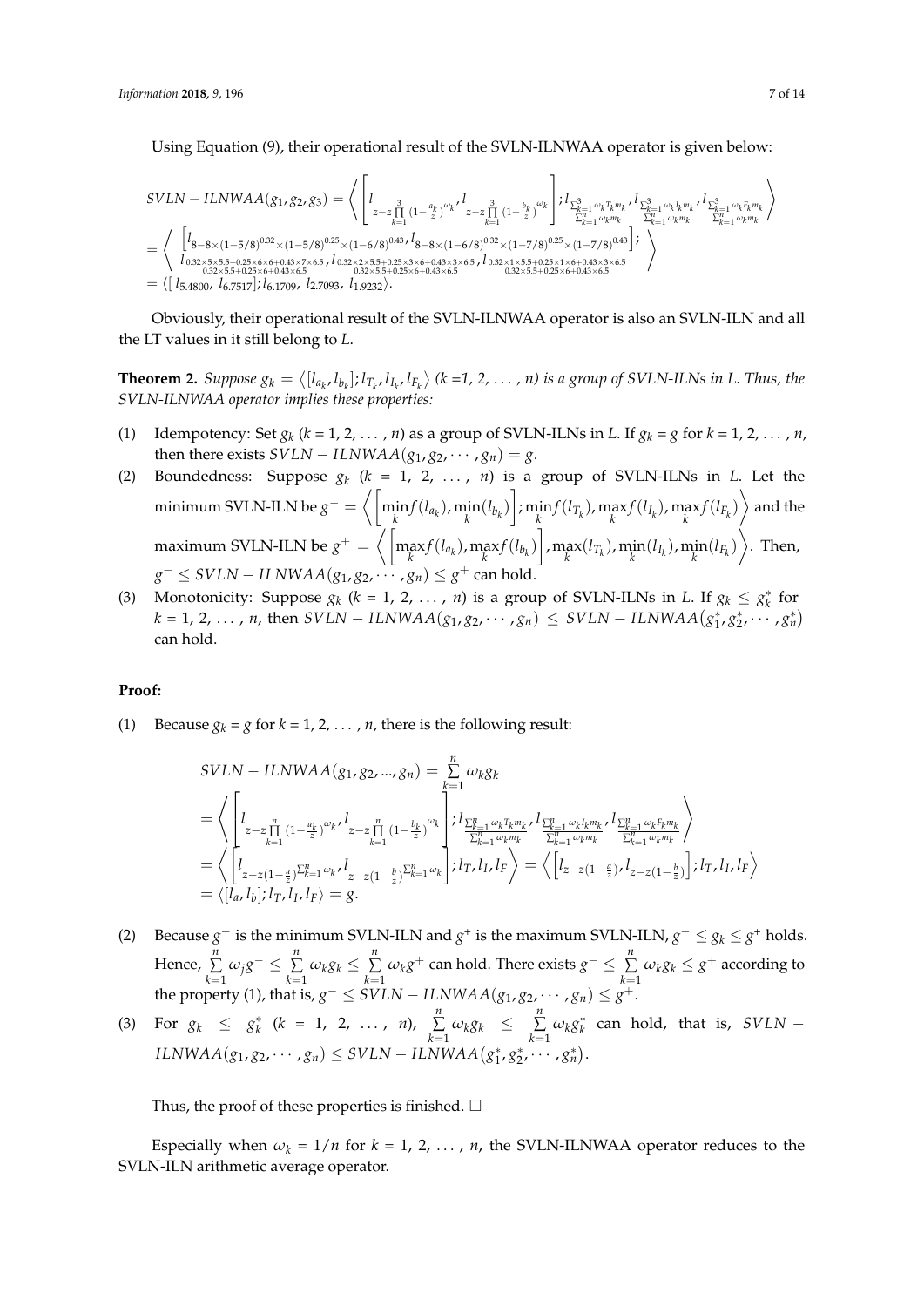## *3.2. SVLN-ILNWGA Operator*

**Definition 6.** Suppose  $g_k = \langle [l_{a_k}, l_{b_k}]; l_{T_k}, l_{I_k}, l_{F_k} \rangle$  ( $k = 1, 2, ..., n$ ) is a group of SVLN-ILNs in L. Then, we *give the following definition of the SVLN-ILNWGA operator:*

$$
SVLN - ILNWGA(g_1, g_2, \cdots, g_n) = \prod_{k=1}^n g_k^{\omega_k}
$$
 (11)

where  $\omega_k \in [0, 1]$  is the weight of  $g_k$  ( $k = 1, 2, ..., n$ ) and  $\sum_{k=1}^n \omega_k = 1$ .

Then, we can give the following theorem based on Equations (2), (4), and (11).

**Theorem 3.** Suppose  $g_k = \langle [l_{a_k}, l_{b_k}] ; l_{T_k}, l_{I_k}, l_{F_k} \rangle$  (k =1, 2, ..., n) is a group of SVLN-ILNs in L. Thus, the *aggregation result of Equation (11) is also an SVLN-ILN, which is obtained by the aggregation form:*

$$
SVLN - ILNWGA(g_1, g_2, \cdots, g_n) = \prod_{k=1}^{n} g_k^{\omega_k}
$$
  
=  $\left\langle \left[ \lim_{\substack{z \prod_{k=1}^{n} (\frac{a_k}{z})^{\omega_k t} \ z \prod_{k=1}^{n} (\frac{b_k}{z})^{\omega_k} } \right] ; \lim_{\substack{z \prod_{k=1}^{n} (\frac{T_k}{z})^{\omega_k t} \ z - z \prod_{k=1}^{n} (1 - \frac{I_k}{z})^{\omega_k t} } \right] \cdot \prod_{k=1}^{n} (1 - \frac{F_k}{z})^{\omega_k} \right\rangle$ . (12)

Similar to the proof of Theorem 1, Theorem 3 can also be proved below.

## **Proof:**

If  $k = 2$ , by Equation (4) we get

$$
\begin{split} g_{1}^{\omega_{1}} = \left\langle \left[l_{z(\frac{a_{1}}{z})}^{\omega_{1}} \cdots l_{z(\frac{b_{1}}{z})}^{\omega_{1}} \cdots \right] ; l_{z(\frac{T_{1}}{z})}^{\omega_{1}} \cdots l_{z-z(1-\frac{I_{1}}{z})}^{\omega_{1}} \cdots l_{z-z(1-\frac{F_{1}}{z})}^{\omega_{1}} \right\rangle, \\ g_{2}^{\omega_{2}} = \left\langle \left[l_{z(\frac{a_{2}}{z})}^{\omega_{2}} \cdots l_{z(\frac{b_{2}}{z})}^{\omega_{2}} \right] ; l_{z(\frac{T_{2}}{z})}^{\omega_{2}} \cdots l_{z-z(1-\frac{I_{2}}{z})}^{\omega_{2}} \cdots l_{z-z(1-\frac{F_{2}}{z})}^{\omega_{2}} \right\rangle. \end{split}
$$

Using Equation (2), there exists the following result:

$$
\prod_{k=1}^{2} g_{k}^{\omega_{k}} = \left\langle I_{\frac{z(\frac{a_{1}}{2})^{\omega_{1}} \times z(\frac{a_{2}}{2})^{\omega_{2}}}{z}, I_{\frac{z(\frac{b_{1}}{2})^{\omega_{1}} \times z(\frac{b_{2}}{2})^{\omega_{2}}}{z}} \right\rangle : I_{\frac{z(\frac{T_{1}}{2})^{\omega_{1}} \times z(\frac{T_{2}}{2})^{\omega_{2}}}{z}} \right\rangle
$$
\n
$$
= \left\langle I_{\frac{z(z(\frac{T_{1}}{2})^{\omega_{1}} + z - z(\frac{I_{2}}{2})^{\omega_{2}} - \frac{[z - z(1 - \frac{I_{1}}{2})^{\omega_{1}}] \times [z - z(1 - \frac{I_{2}}{2})^{\omega_{2}}]}{z}}}{z - z(\frac{I_{1}}{2})^{\omega_{1}} + z - z(\frac{I_{2}}{2})^{\omega_{2}} - \frac{[z - z(1 - \frac{I_{1}}{2})^{\omega_{1}}] \times [z - z(1 - \frac{I_{2}}{2})^{\omega_{2}}]}{z}}{z - z(\frac{I_{2}}{2})^{\omega_{2}}}\right\rangle
$$
\n
$$
= \left\langle \left[ I_{\frac{2}{z \prod_{k=1}^{2} (\frac{a_{k}}{z})^{\omega_{k}}}, I_{\frac{2}{z \prod_{k=1}^{2} (\frac{b_{k}}{z})^{\omega_{k}}}} \right] : I_{\frac{2}{z \prod_{k=1}^{2} (\frac{T_{k}}{z})^{\omega_{k}}}, I_{z - z(1 - \frac{I_{1}}{z})^{\omega_{1}} \times (1 - \frac{I_{2}}{z})^{\omega_{2}}}, I_{z - z(1 - \frac{I_{1}}{z})^{\omega_{1}} \times (1 - \frac{I_{2}}{z})^{\omega_{2}}}\right\rangle
$$
\n
$$
= \left\langle \left[ I_{\frac{2}{z \prod_{k=1}^{2} (\frac{a_{k}}{z})^{\omega_{k}}}, I_{\frac{2}{z \prod_{k=1}^{2} (\frac{b_{k}}{z})^{\omega_{k}}}} \right] : I_{\frac{2}{z \prod_{k=1}^{2} (\frac{T_{k}}{z})^{\omega_{k}}}, I_{z - z \prod_{k=1}^{2
$$

If  $k = n$ , Equation (12) exists as the following result:

$$
SVLN - ILNWGA(g_1, g_2, \cdots, g_n) = \prod_{k=1}^{n} g_k^{\omega_k}
$$
  
=  $\left\langle \left[ \lim_{\substack{z \prod_{k=1}^{n} (\frac{a_k}{z})^{\omega_k t} z_{k=1}^m (\frac{b_k}{z})^{\omega_k} } \right] ; \lim_{\substack{z \prod_{k=1}^{n} (\frac{T_k}{z})^{\omega_k t} z_{k=1}^n (1 - \frac{I_k}{z})^{\omega_k t} } \right] ; \lim_{k=1} \left[ \lim_{z \to z} \frac{a_k}{k} \right] ; \lim_{k=1} \left[ \lim_{z \to z} \frac{a_k}{k} \right] \right\}.$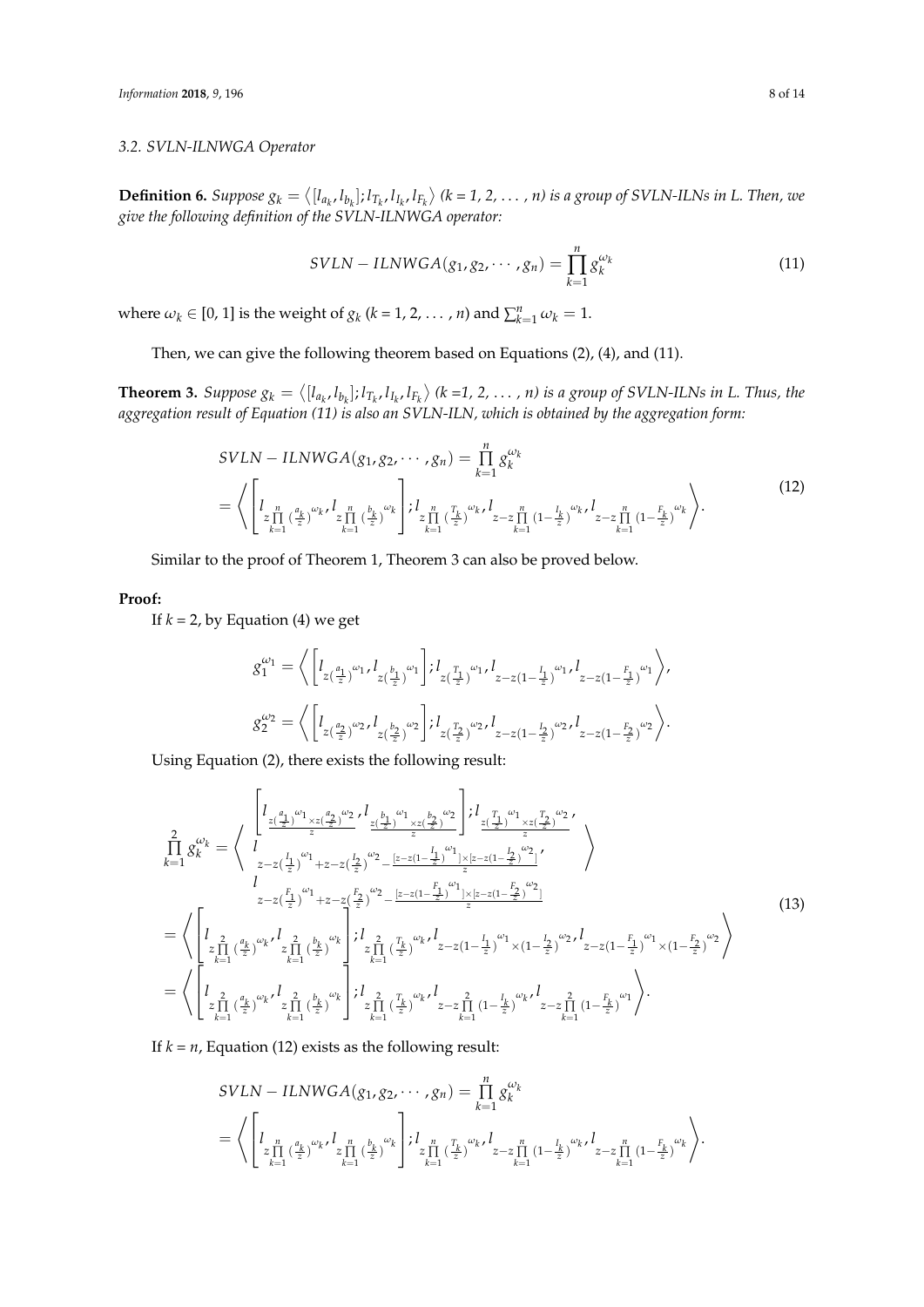Thus if  $k = n + 1$ , by Equations (2), (4), and (13), we yield the following result:

$$
SVLN - ILNWGA(g_1, g_2, ..., g_n, g_{n+1}) = \prod_{k=1}^{n+1} g_k^{\omega_k} = \prod_{k=1}^n g_k^{\omega_k} \otimes g_{n+1}^{\omega_{n+1}}
$$
\n
$$
= \left\langle \begin{array}{c} \begin{aligned}\nI_{\frac{r}{2}\prod_{k=1}^{n} (\frac{a_k}{2})^{\omega_k} \times z(\frac{a_{n+1}}{2})^{\omega_{n+1}} I_{\frac{r}{2}\prod_{k=1}^{n} (\frac{b_k}{2})^{\omega_k} \times z(\frac{b_{n+1}}{2})^{\omega_{n+1}} \\z^{\frac{k-1}{2}} \end{aligned} \right] \begin{aligned}\nI_{\frac{r}{2}\prod_{k=1}^{n} (\frac{r}{2})^{\omega_k} \times z(\frac{r_{n+1}}{2})^{\omega_{n+1}} \\ \frac{k-1}{2} \end{aligned} \right\} \\
&= \left\langle \begin{array}{c} \begin{aligned}\nI_{\frac{r}{2}\prod_{k=1}^{n} (1 - \frac{L}{2})^{\omega_k}}(1 - \frac{L}{2})^{\omega_k} + (z - z(1 - \frac{L}{2})^{\omega_{n+1}}) - (z - z\prod_{k=1}^{n} (1 - \frac{L}{2})^{\omega_k}) \times (z - z(1 - \frac{L}{2})^{\omega_{n+1}}) \end{aligned} \right. \\
I_{\begin{aligned}\n(z - z\prod_{k=1}^{n} (1 - \frac{L}{2})^{\omega_k} \times I_{\frac{r}{2}\prod_{k=1}^{n} (\frac{b_k}{2})^{\omega_k}} \end{aligned} \right\} \\
&= \left\langle \begin{aligned}\nI_{\begin{aligned}\nI_{n+1} & \frac{a_k}{2} \end{aligned} \times I_{\begin{aligned}\nI_{n+1} & \frac{b_k}{2} \end{aligned} \right\} \begin{aligned}\nI_{\begin{aligned}\nI_{n+1} & \frac{r}{2} \end{aligned} \times I_{\begin{aligned}\nI_{n+1} & \frac{r}{2} \end{aligned} \right\} \\
&= \left\langle \begin{aligned}\nI_{\begin{aligned}\nI_{n+1} & \frac{a_k}{2} \end{aligned} \times I_{\begin{aligned}\nI_{n+1} & \frac{b_k}{2} \end{aligned} \right
$$

Based on the above results, Equation (12) exists for any *k*. This proof is finished.  $\square$ 

**Example 5.** *Consider Example 4 to calculate the aggregation result of the SVLN-ILNWGA operator*.

By Equation (12), the calculation process is shown as follows:

$$
SVLN - ILNWGA(g1, g2, g3) = \left\langle \begin{bmatrix} I_{2\prod_{k=1}^{3} \left(\frac{a_k}{2}\right)^{\omega_k} \cdot \frac{1}{z \prod_{k=1}^{3} \left(\frac{b_k}{z}\right)^{\omega_k}}\right) : I_{2\prod_{k=1}^{3} \left(\frac{T_k}{z}\right)^{\omega_k} \cdot \frac{1}{z - z \prod_{k=1}^{3} \left(1 - \frac{I_k}{z}\right)^{\omega_k} \cdot \frac{1}{z - z \prod_{k=1}^{3} \left(1 - \frac{F_k}{z}\right)^{\omega_k}}\right\rangle} \ - \left\langle \begin{bmatrix} I_{8 \times (5/8)^{0.32} \times (5/8)^{0.25} \times (6/8)^{0.43} \cdot I_{8 \times (6/8)^{0.32} \times (7/8)^{0.25} \times (7/8)^{0.43}} \cdot \frac{1}{s - 1} \cdot \frac{1}{s - 1} \cdot \frac{1}{s - 1} \cdot \frac{1}{s - 1} \cdot \frac{1}{s - 1} \cdot \frac{1}{s - 1} \cdot \frac{1}{s - 1} \cdot \frac{1}{s - 1} \cdot \frac{1}{s - 1} \cdot \frac{1}{s - 1} \cdot \frac{1}{s - 1} \cdot \frac{1}{s - 1} \cdot \frac{1}{s - 1} \cdot \frac{1}{s - 1} \cdot \frac{1}{s - 1} \cdot \frac{1}{s - 1} \cdot \frac{1}{s - 1} \cdot \frac{1}{s - 1} \cdot \frac{1}{s - 1} \cdot \frac{1}{s - 1} \cdot \frac{1}{s - 1} \cdot \frac{1}{s - 1} \cdot \frac{1}{s - 1} \cdot \frac{1}{s - 1} \cdot \frac{1}{s - 1} \cdot \frac{1}{s - 1} \cdot \frac{1}{s - 1} \cdot \frac{1}{s - 1} \cdot \frac{1}{s - 1} \cdot \frac{1}{s - 1} \cdot \frac{1}{s - 1} \cdot \frac{1}{s - 1} \cdot \frac{1}{s - 1} \cdot \frac{1}{s - 1} \cdot \frac{1}{s - 1} \cdot \frac{1}{s - 1} \cdot \frac{1}{s
$$

Obviously, their operational result of the SVLN-ILNWGA operator is also a SVLN-ILN and all the LT values in it still belong to *L*.

**Theorem 4.** Suppose  $g_k = \langle [l_{a_k}, l_{b_k}]; l_{T_k}, l_{I_k}, l_{F_k} \rangle$  (k =1, 2, ..., n) is a group of SVLN-ILNs in L. Thus, the *SVLN-ILNWGA operator indicates these properties:*

- (1) Idempotency: Suppose  $g_k$  ( $k = 1, 2, ..., n$ ) is a group of SVLN-ILNs in *L*. If  $g_k = g$  for  $k = 1, 2, ...,$ *n*, then there exists *SVLN* − *ILNWGA*( $g_1, g_2, \cdots, g_n$ ) = *g*.
- (2) Boundedness: Suppose  $g_k$  ( $k = 1, 2, ..., n$ ) is a group of SVLN-ILNs in *L*. Let the minimum SVLN-ILN be  $g^-=\left<\left[\min_k f(l_{a_k}),\min_k(l_{b_k})\right]; \min_k f(l_{T_k}), \max_k f(l_{I_k}), \max_k f(l_{F_k})\right>$  and the maximum SVLN-ILN be  $g^+=\left<\left\lceil\max_k f(l_{a_k}),\max_k f(l_{b_k})\right\rceil$ ,  $\max_k (l_{T_k}),\min_k (l_{I_k}),\min_k (l_{F_k})\right>$ . Then,  $g^-$  ≤ *SVLN* − *ILNWGA*( $g_1$ , $g_2$ ,  $\cdots$ , $g_n$ ) ≤  $g^+$  can hold.
- (3) Monotonicity: Suppose  $g_k$  ( $k = 1, 2, ..., n$ ) is a group of SVLN-ILNs in *L*. If  $g_k \leq g_k^*$  for  $k = 1, 2, ..., n$ , then  $SVLN - ILNWGA(g_1, g_2, ..., g_n) \leq SVLN - ILNWGA(g_1^*, g_2^*, ..., g_n^*)$ can hold.

Similar to the proof of Theorem 2, these properties of the SVLN-ILNWGA operator can be also proved, and then the proof of these properties is not repeated here.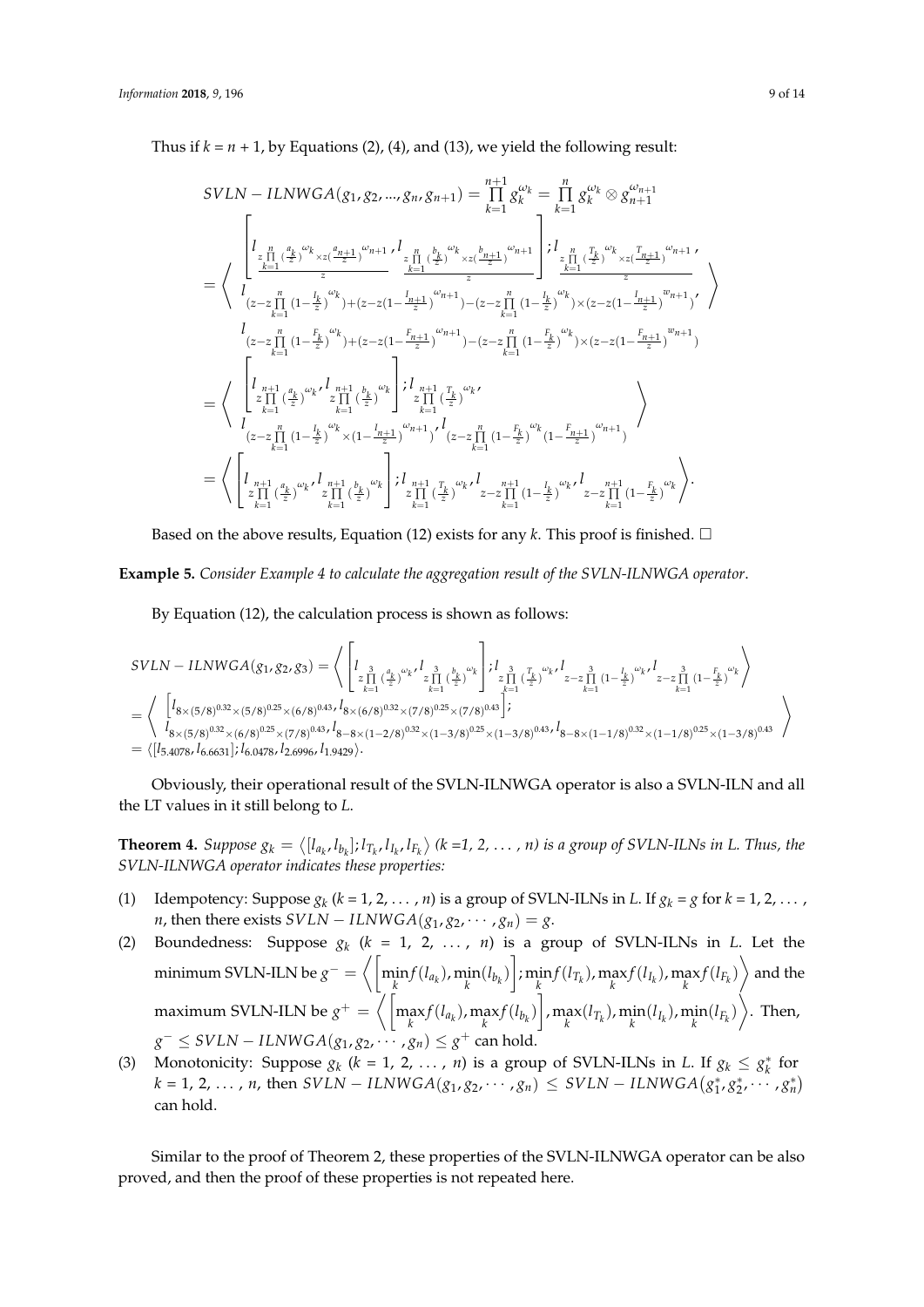#### <span id="page-9-0"></span>**4. MADM Method Based on the SVLN-ILNWAA or SVLN-ILNWGA Operator**

In the SVLN-ILN setting, we present a MADM method using the SVLN-ILNWAA or SVLN-ILNWGA operator and the score function to handle SVLN-ILN decision making problems corresponding to the pessimistic, moderate, and optimistic attitudes of DMs.

In an SVLN-ILN MADM problem, suppose  $G = \{G_1, G_2, \ldots, G_m\}$  and  $Q = \{Q_1, Q_2, \ldots, Q_n\}$  are represented as a set of alternatives and a set of attributes, respectively. The attribute weigh vector of  $Q_k$  (k = 1, 2, ..., n) is  $\omega = (\omega_1, \omega_2, ..., \omega_n)$  with  $\sum_{k=1}^n \omega_k = 1$ . Then, the attributes  $Q_k$  (k = 1, 2, ..., n) over the alternatives *G<sup>j</sup>* (*j* = 1, 2, . . . , *m*) will be evaluated by DMs, which are expressed by SVLN-ILNs from some predefined LT set  $L = \{l_s | s \in [0, z]\}$  regarding an even number *z*. In the linguistic evaluation, DM can assign an ILN as the uncertain linguistic argument and an SVLNN as the confident linguistic argument in each SVLN-ILN, so as to give the SVLN-ILN evaluation value of each attribute  $Q_k$  ( $k = 1, 2, ..., n$ ) over the alternatives  $G_j$  ( $j = 1, 2, ..., m$ ) regarding the LTs. Hence, all SVLN-ILNs can be established as a SVLN-ILN decision matrix  $G=(g_{jk})_{m\times n}$ , where  $g_{jk}=\left< [I_{a_{jk}},I_{b_{jk}}];I_{T_{jk}},I_{I_{jk}},I_{F_{jk}} \right>$  $(j = 1, 2, \ldots, m; k = 1, 2, \ldots, n)$  is a SVLN-ILN.

Hence, the MADM method using the SVLN-ILNWAA or SVLN-ILNWGA operator and the score function is indicated as the following decision procedure:

**Step 1:** Compute the aggregated SVLN-ILN  $g_i$  = SVLN-ILNWAA( $g_{i1}$ ,  $g_{i2}$ , ...,  $g_{in}$ ) or  $g_j$  = SVLN-ILNWGA( $g_{j1}$ ,  $g_{j2}$ , ...,  $g_{jn}$ ) (*j* = 1, 2, ..., *m*) based on Equation (9) or Equation (12) for  $G_j$  (*j* = 1, 2, ..., *m*).

**Step 2:** Calculate the score value of  $Y(g_j)$  for each  $g_j$  ( $j = 1, 2, ..., m$ ) by Equation (7). **Step 3:** Rank the alternatives regarding the score values in a descending order and choose the best one. **Step 4:** End.

#### <span id="page-9-1"></span>**5. Actual Example and Discussion**

In this section, an actual example is provided to illustrate the applicability of the established MADM method in the SVLN-ILN setting, and then discuss that DMs' attitudes can affect the ranking orders of alternatives and the optimal choice.

#### *5.1. Actual Example*

In linguistic decision making environment, let us consider that some software company wants to hire a software engineer, which is adapted from the literature [\[22\]](#page-13-4). Then, the human resources department preliminarily chooses the four candidates (alternatives) *G*1, *G*2, *G*3, and *G*<sup>4</sup> from all applicants, and then they require further evaluation by the four attributes: soft skill (*Q*1), past experience  $(Q_2)$ , personality  $(Q_3)$ , and self-confidence  $(Q_4)$ . A group of experts or DMs is requested to choose the best candidate by the interview. Then, the weigh vector  $\omega = (0.35, 0.25, 0.2, 0.2)$ indicates the importance of the four attributes. Thus, the DMs assess the four possible candidates  $G_j$  (*j* = 1, 2, 3, 4) over the four attributes  $Q_k$  ( $k = 1$ , 2, 3, 4) by SVLN-ILNs from the given LT set  $L = \{l_s | s \in [0, z]\}$ , where  $L = \{l_0:$  extremely poor,  $l_1:$  very poor,  $l_2:$  poor,  $l_3:$  slightly poor,  $l_4:$  fair, *l*<sub>5</sub>: slightly good, *l*<sub>6</sub>: good, *l*<sub>7</sub>: very good, *l*<sub>8</sub>: extremely good}. Thus, all the evaluated SVLN-ILNs can be constructed as the SVLN-ILN decision matrix:

$$
G = (g_{jk})_{4\times4} = \begin{bmatrix} \langle [l_4, l_6]; l_5, l_1, l_1 \rangle & \langle [l_4, l_6]; l_7, l_1, l_2 \rangle & \langle [l_4, l_7]; l_6, l_1, l_2 \rangle & \langle [l_5, l_6]; l_6, l_2, l_3 \rangle \\ \langle [l_3, l_5]; l_7, l_2, l_3 \rangle & \langle [l_5, l_7]; l_6, l_3, l_5 \rangle & \langle [l_4, l_6]; l_4, l_1, l_1 \rangle & \langle [l_6, l_7]; l_6, l_1, l_2 \rangle \\ \langle [l_4, l_7]; l_6, l_1, l_4 \rangle & \langle [l_6, l_7]; l_7, l_3, l_3 \rangle & \langle [l_5, l_7]; l_5, l_2, l_1 \rangle & \langle [l_5, l_7]; l_7, l_3, l_4 \rangle \\ \langle [l_6, l_7]; l_7, l_4, l_2 \rangle & \langle [l_5, l_7]; l_6, l_2, l_1 \rangle & \langle [l_4, l_6]; l_5, l_3, l_4 \rangle & \langle [l_5, l_6]; l_5, l_4, l_2 \rangle \end{bmatrix}.
$$

On the one hand, the established MADM method based on the SVLN-ILNVWAA operator is used for the MADM problem with SVLN-ILN information. Thus, the decision procedure is presented below: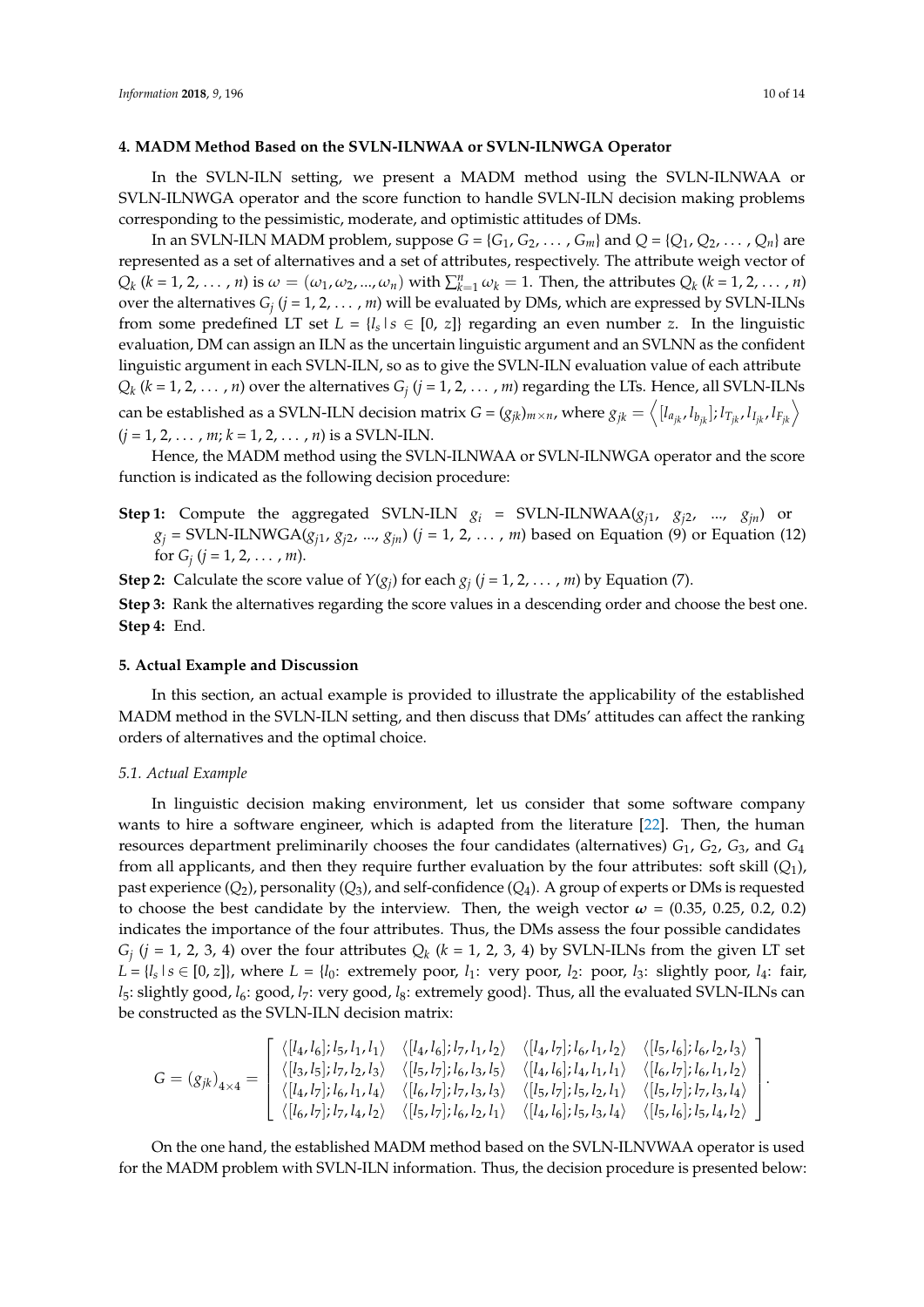*g*<sup>1</sup> = *SVLN* − *ILNWAA*(*g*11, *g*12, *g*13, *g*14) = \* *l z*−*z* 4 ∏ *k*=1 (1− *a*1*k z* ) *ωk* , *l z*−*z* 4 ∏ *k*=1 (1− *b*1*k z* ) *ωk* ; *<sup>l</sup>* <sup>∑</sup> 4 *k*=1 *ωk T*1*km*1*k* ∑ 4 *k*=1 *ωkm*1*k* , *l* <sup>∑</sup> 4 *k*=1 *ωk I*1*km*1*k* ∑ 4 *k*=1 *ωkm*1*k* , *l* <sup>∑</sup> 4 *k*=1 *ωk F*1*km*1*k* ∑ 4 *k*=1 *ωkm*1*k* + = \* h *l* 8−8×(1−4/8) 0.35×(1−4/8) 0.25×(1−4/8) 0.2×(1−5/8) 0.2 , *l* 8−8×(1−6/8) 0.35×(1−6/8) 0.25×(1−7/8) 0.2×(1−6/8) 0.2 i ; *l* 0.35×5×(4+6)/2+0.25×7×(4+6)/2+0.2×6×(4+7)/2+0.2×6×(5+6)/2 0.35×(4+6)/2+0.25×(4+6)/2+0.2×(4+7)/2+0.2×(5+6)/2 , *l* 0.35×1×(4+6)/2+0.25×1×(4+6)/2+0.2×1×(4+7)/2+0.2×2×(5+6)/2 0.35×(4+6)/2+0.25×(4+6)/2+0.2×(4+7)/2+0.2×(5+6)/2 , *l* 0.35×1×(4+6)/2+0.25×2×(4+6)/2+0.2×2×(4+7)/2+0.2×3×(5+6)/2 0.35×(4+6)/2+0.25×(4+6)/2+0.2×(4+7)/2+0.2×(5+6)/2 + = h[ *l*4.2236, *l*6.2589]; *l*5.9038, *l*1.2115, *l*1.8750i.

In the similar calculation manner, we can obtain other aggregated values of  $g_j$  for  $G_j$   $(j = 2, 3, 4)$ :  $g_2 = \langle [l_{4.4962}, l_{6.3127}], l_{5.8846}, l_{1.8462}, l_{2.9423} \rangle, g_3 = \langle [l_{5.002}, l_7], l_{6.2731}, l_{2.1513}, l_{3.1218} \rangle,$  and *g*<sup>4</sup> = <[*l*5.2427, *l*6.6805], *l*6.0298, *l*3.3191, *l*2.0851>.

**Step 2:** Calculate the score value of  $Y(g_1)$  by Equation (7) for  $\alpha = 0.5$  (considering the moderate attitude of DMs):

$$
Y(g_1) = \left(\frac{a_1 + b_1}{2z} + (2\alpha - 1)\frac{b_1 - a_1}{2z}\right) \times \left(\frac{2z + T_1 - I_1 - F_1}{3z}\right)
$$
  
= 
$$
\left(\frac{4.2236 + 6.2589}{2 \times 8} + (2 \times 0.5 - 1)\frac{6.2589 - 4.2236}{2 \times 8}\right) \times \left(\frac{2 \times 8 + 5.9038 - 1.2115 - 1.8750}{3 \times 8}\right)
$$
(14)

In the similar calculation manner, we can obtain other score values of  $g_j$  for  $G_j$  ( $j = 2, 3, 4$ ):  $Y(g_2) = 0.4812$ ,  $Y(g_3) = 0.5313$ , and  $Y(g_4) = 0.5162$ .

**Step 3:** Rank the four alternatives as  $G_3 \succ G_4 \succ G_1 \succ G_2$  based on the score values, and then choose *G*<sup>3</sup> as the best candidate among the four candidates.

On the other hand, the established MADM method based on the SVLN-ILNWGA operator is also used for the MADM problem with SVLN-ILN information. Thus, the decision procedure is also presented as follows:

**Step 1':** Compute the aggregated value of  $g_1$  for  $G_1$  by Equation (12):

$$
\begin{array}{l} g_1 = SVLN - ILNWGA(g_{11},g_{12},g_{13},g_{14}) = \left\langle \left[ l_{\substack{z_1^4 \\ z_1^1 \geq 0 \end{array} \right. \left| \left. \begin{array}{l} \sum_{z_1^1} \left( \frac{b_{1k}}{z} \right)^{\omega_{k'}} l_{z_1^1} \left( \frac{b_{1k}}{z} \right)^{\omega_{k'}} \right. \right] ; \right. \\ \left. \begin{array}{l} I_{\substack{z_1^4 \\ k=1}} \left( \frac{T_{1k}}{z} \right)^{\omega_{k'}} l_{z-z} \prod_{k=1}^4 \left( \frac{T_{1k}}{z} \right)^{\omega_{k'}} l_{z-z} \prod_{k=1}^4 \left( \frac{1-k}{z} \right)^{\omega_{k'}} l_{z-z} \prod_{k=1}^4 \left( \frac{1-k}{z} \right)^{\omega_{k'}} l_{z-z} \prod_{k=1}^4 \left( \frac{1-k}{z} \right)^{\omega_{k'}} \right. \\ \left. \left. \begin{array}{l} I_{8 \times (4/8)^{0.35} \times (4/8)^{0.25} \times (4/8)^{0.2} \times (5/8)^{0.2} \times (5/8)^{0.25} \times (6/8)^{0.25} \times (7/8)^{0.25} \times (7/8)^{0.2} \times (6/8)^{0.2} \end{array} \right] ; \\ \left. \begin{array}{l} I_{8 \times (5/8)^{0.35} \times (7/8)^{0.25} \times (6/8)^{0.2} \times (1-8/8)^{0.35} \times (1-1/8)^{0.35} \times (1-1/8)^{0.25} \times (1-1/8)^{0.25} \times (1-2/8)^{0.2} \times (1-2/8)^{0.25} \times (1-2/8)^{0.25} \times (1-2/8)^{0.25} \times (1-2/8)^{0.25} \times (1-2/8)^{0.25} \times (1-2/8)^{0.25} \times (1-2/8)^{0.25} \times (1-2/8)^{0.25} \times (1-2/8)^{0.25} \times (1-2/8)^{0.25}
$$

In the similar calculation manner, we can obtain other aggregated values of  $g_j$  for  $G_j$   $(j = 2, 3, 4)$ :  $g_2 = \langle [l_{4.1474}, l_{6.0334}], l_{5.8393}, l_{1.9027}, l_{3.1183} \rangle, g_3 = \langle [l_{4.84}, l_7], l_{6.2007}, l_{2.1662}, l_{3.2696} \rangle,$  and  $g_4 = \langle [l_{5.0968}, l_{6.5814}],$ *l*5.8872, *l*3.3712, *l*2.25>.

**Step 2':** Calculate the score value of  $Y(g_1)$  by Equation (7) for  $\alpha = 0.5$  (considering the moderate attitude of DMs):

$$
Y(g_1) = \left(\frac{a_1 + b_1}{2z} + (2\alpha - 1)\frac{b_1 - a_1}{2z}\right) \left(\frac{2z + T_1 - I_1 - F_1}{3z}\right)
$$
  
= 
$$
\left(\frac{4.1826 + 6.1879}{2 \times 8} + (2 \times 0.5 - 1)\frac{6.1879 - 4.1826}{2 \times 8}\right) \left(\frac{2 \times 8 + 5.8503 - 1.2125 - 1.8941}{3 \times 8}\right)
$$
  
= 0.5062.

In the similar calculation manner, we can obtain other score values of  $g_j$  for  $G_j$  ( $j = 2, 3, 4$ ): *Y*(*g*2) = 0.4459, *Y*(*g*3) = 0.5169, and *Y*(*g*4) = 0.4947.

**Step 3':** Rank the four alternatives as  $G_3 \succ G_1 \succ G_4 \succ G_2$  based on the score values, and then choose *G*<sup>3</sup> as the best candidate among the four candidates.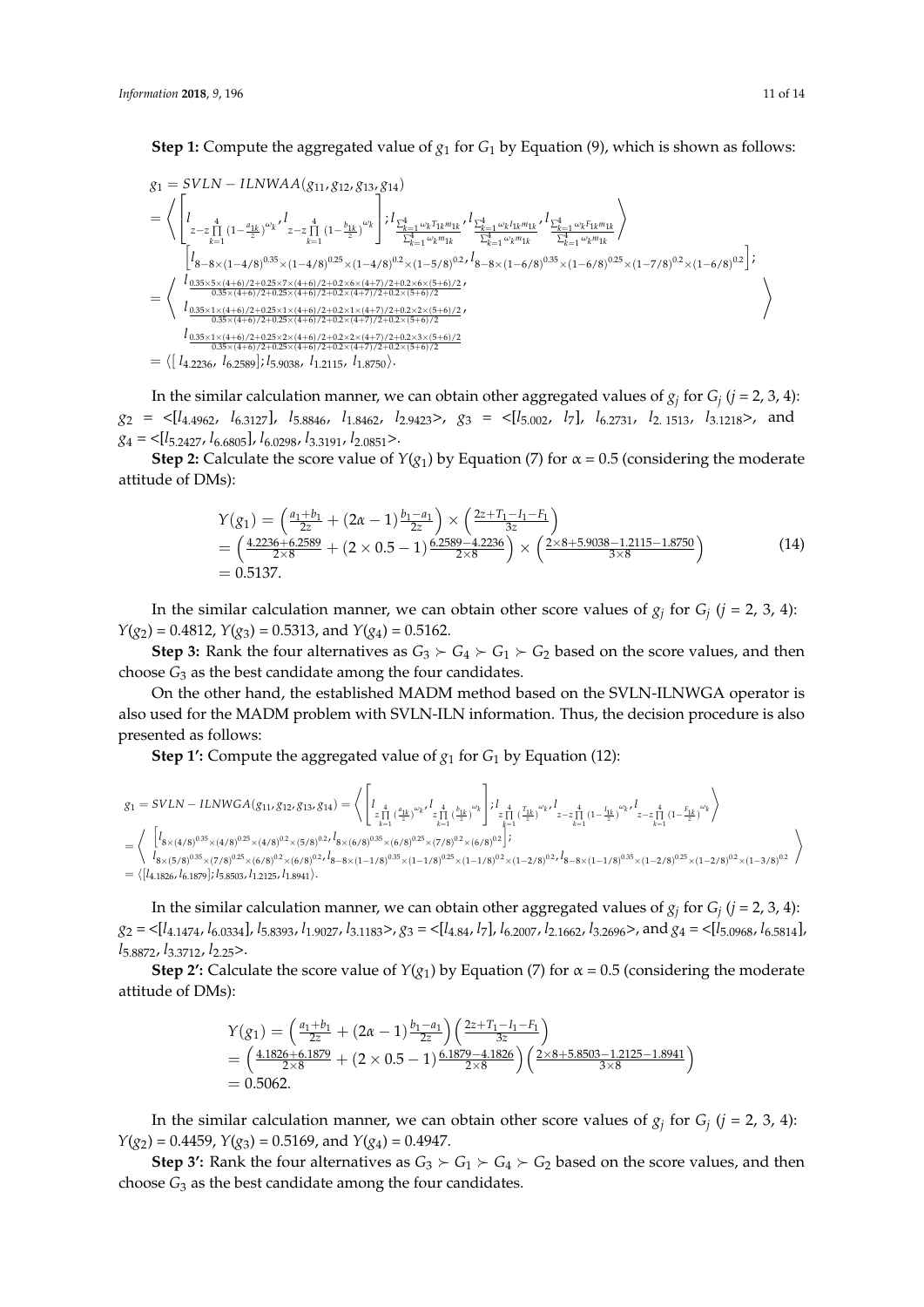Clearly, the best candidate  $G_3$  is identical although there exists a little difference between two kinds of ranking orders obtained by using the SVLN-ILNWAA and SVLN-ILNWGA operators under the DMs' moderate attitude.

#### *5.2. Results and Discussion*

Let us consider that the pessimistic, moderate, and optimistic attitudes of DMs may affect their ranking orders. Based on the above similar computational steps, all the decision results based on the SVLN-ILNWAA and SVLN-ILNWGA operators and the DMs' attitudes are shown in Tables [1](#page-11-1) and [2.](#page-11-2)

<span id="page-11-1"></span>Table 1. Decision results corresponding to the single-valued linguistic neutrosophic interval linguistic number weighted arithmetic averaging (SVLN-ILNWAA) operator and the decision makers' (DMs') attitudes.

| DMs' Attitude              | <b>Score Value</b>                                                        | <b>Ranking Order</b>                |
|----------------------------|---------------------------------------------------------------------------|-------------------------------------|
| Pessimist ( $\alpha = 0$ ) | $Y(g_1) = 0.4139, Y(g_2) = 0.4004,$<br>$Y(g_3) = 0.4429, Y(g_4) = 0.4540$ | $G_4 \succ G_3 \succ G_1 \succ G_2$ |
| Moderate ( $\alpha$ = 0.5) | $Y(g_1) = 0.5137, Y(g_2) = 0.4812,$<br>$Y(g_3) = 0.5313, Y(g_4) = 0.5162$ | $G_3 \succ G_4 \succ G_1 \succ G_2$ |
| Optimist $(\alpha = 1)$    | $Y(g_1) = 0.6134, Y(g_2) = 0.5621,$<br>$Y(g_3) = 0.6198, Y(g_4) = 0.5785$ | $G_3 \succ G_1 \succ G_4 \succ G_2$ |

<span id="page-11-2"></span>**Table 2.** Decision results corresponding to the SVLN-ILN weighted geometric averaging (SVLN-ILNWGA) operator and the DMs' attitudes.

| DMs' Attitude              | <b>Score Value</b>                                                        | <b>Ranking Order</b>                |
|----------------------------|---------------------------------------------------------------------------|-------------------------------------|
| Pessimist ( $\alpha = 0$ ) | $Y(g_1) = 0.4083, Y(g_2) = 0.3633,$<br>$Y(g_3) = 0.4226, Y(g_4) = 0.4318$ | $G_4 \succ G_3 \succ G_1 \succ G_2$ |
| Moderate ( $\alpha$ = 0.5) | $Y(g_1) = 0.5062, Y(g_2) = 0.4459,$<br>$Y(g_3) = 0.5169, Y(g_4) = 0.4947$ | $G_3 \succ G_1 \succ G_4 \succ G_2$ |
| Optimist $(\alpha = 1)$    | $Y(g_1) = 0.6041, Y(g_2) = 0.5285,$<br>$Y(g_3) = 0.6112, Y(g_4) = 0.5576$ | $G_3 \succ G_1 \succ G_4 \succ G_2$ |

Obviously, two kinds of ranking orders based on the SVLN-ILNWGA and SVLN-ILNWGA operators in Tables [1](#page-11-1) and [2](#page-11-2) are identical under the DMs' pessimistic or optimistic attitudes, but the DMs' attitudes can affect the ranking orders. Then, the best candidate is *G*<sup>4</sup> for pessimist or *G*<sup>3</sup> for optimist and the worst one is  $G_2$  in all ranking orders. Hence, the established SVLN-ILN MADM method shows its sensitivity and flexibility regarding the DMs' attitudes, which depend on their preference.

As the decision information in this study uses the SVLN-ILN that is composed of ILN (uncertain/interval linguistic argument part) and SVLNN (confident linguistic argument part) for the first time, the SVLN-ILN MADM method is established for the first time because there is no other study in existing literature. Therefore, existing various linguistic MADM methods cannot carry out such a decision making problem with SVLN-ILN information in this paper.

Generally, this study indicates a new concept of SVLN-ILN and a new SVLN-ILN MADM method, and then DMs can choose one of the SVLN-ILNWAA and the SVLN-ILNWGA operators to apply the established MADM method to MADM problems with SVLN-ILN information and their preference attitude or actual requirements.

#### <span id="page-11-0"></span>**6. Conclusions**

This study proposed the SVLN-ILN concept to express the hybrid information of both a single-valued LNN and an ILN, the operational laws of SVLN-ILNs, and the score function of SVLN-ILN, along with the attitude index and confident degree for ranking SVLN-ILNs. Then, the SVLN-ILNWAA and SVLN-ILNWGA operators were presented in order to aggregate SVLN-ILN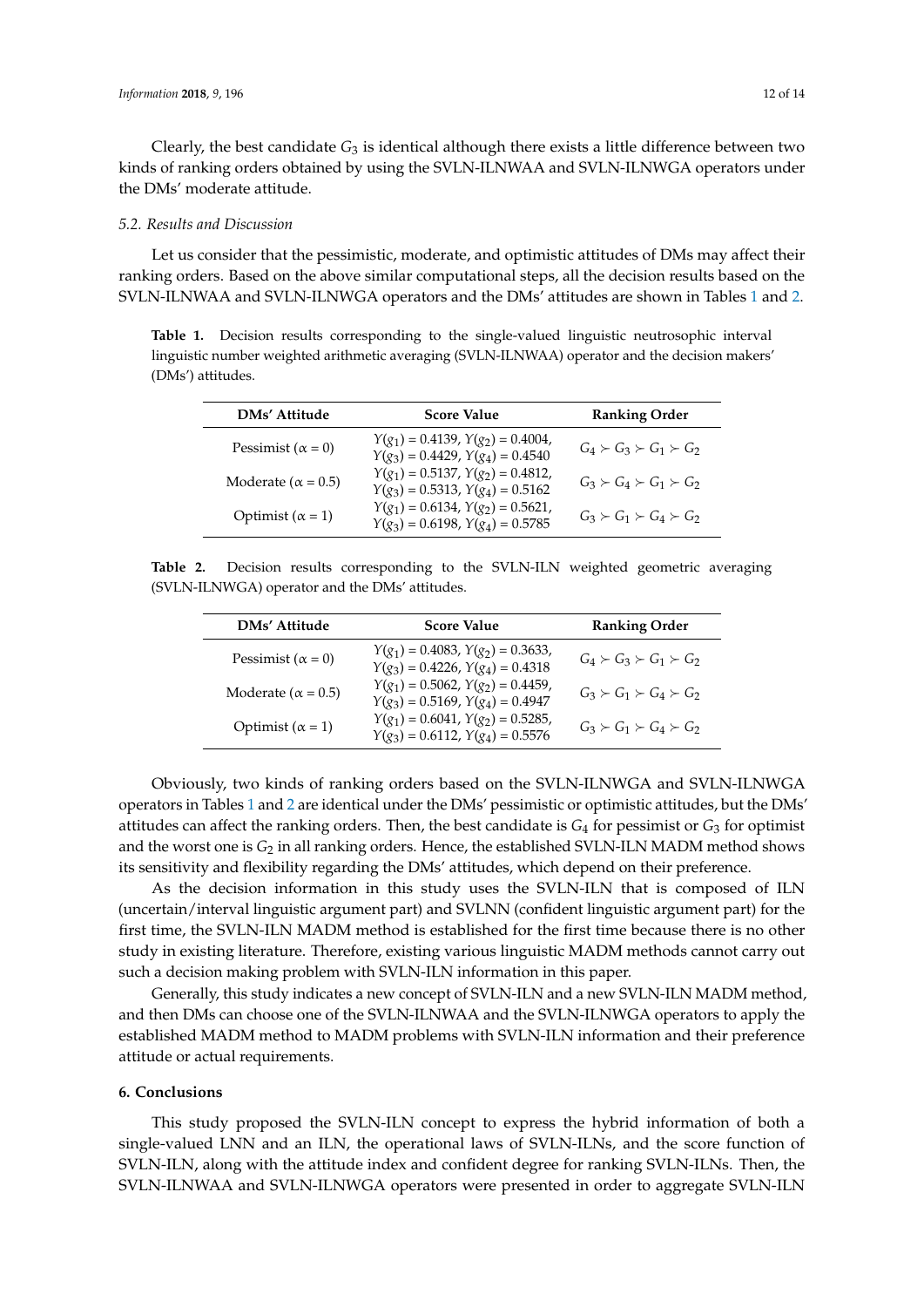information, and then their advantage is that all the LT values in their aggregated SVLN-ILN can still belong to the predefined LT set, rather than beyond the LT set in some linguistic operations [\[8,](#page-12-5)[9\]](#page-12-6). It is well known that the two weighted aggregation operators are not only the most basic and simplest operations, but also two main mathematical tools in MADM problems. Hence, an MADM method was established based on the SVLN-ILNWAA or SVLN-ILNWGA operator and the score function so as to handle MADM problems with SVLN-ILN information and DMs' attitudes, which existing MADM methods cannot handle. By an actual example, the decision results illustrated the applicability of the established MADM method in the SVLN-ILN setting.

This study proposed for the first time the expression and score problems of hybrid information of both the SVLN number and ILN using the SVLN-ILN and the weighted aggregation problems of SVLN-ILNs to realize MADM problems with both interval/uncertain linguistic arguments (linguistic uncertainty) and linguistic neutrosophic arguments (confident level/degree). Then, the established SVLN-ILN MADM method contains much more linguistic information (interval/uncertain linguistic arguments and confident linguistic arguments) and indicates its flexibility for DMs' preference attitudes along with pessimist, moderate, and optimist in linguistic the decision making process, which are the main advantages in this study. From the viewpoint of scientific potential impact, the proposed technologies will be extended to medical diagnosis, hospital service quality evaluation, selection of suppliers, machining process selection, and so on.

**Author Contributions:** J.Y. proposed the SVLN-ILN concept, the SVLN-ILNWAA and SVLN-ILNWGA operators, the score function, and the MADM method. W.C. provided the calculation of examples and comparative analysis. All authors wrote the paper together.

**Funding:** This research received no external funding.

**Acknowledgments:** This study was supported by the National Natural Science Foundation of China (Nos. 71471172, 61703280).

**Conflicts of Interest:** The authors declare no conflict of interest.

## **References**

- <span id="page-12-0"></span>1. Chatterjee, P.; Mondal, S.; Boral, S.; Banerjee, A.; Chakraborty, S. A novel hybrid method for non-traditional machining process selection using factor relationship and multi-attributive border approximation method. *Facta Univ. Ser. Mech. Eng.* **2017**, *15*, 439–456. [\[CrossRef\]](http://dx.doi.org/10.22190/FUME170508024C)
- 2. Petković, D.; Madić, M.; Radovanović, M.; Gečevska, V. Application of the performance selection index method for solving machining mcdm problems. *Facta Univ. Ser. Mech. Eng.* **2017**, *15*, 97–106. [\[CrossRef\]](http://dx.doi.org/10.22190/FUME151120001P)
- 3. Roy, J.; Adhikary, K.; Kar, S.; Pamuˇcar, D. A rough strength relational DEMATEL model for analysing the key success factors of hospital service quality. *Decis. Mak. Appl. Manag. Eng.* **2018**, *1*, 121–142. [\[CrossRef\]](http://dx.doi.org/10.31181/dmame1801121r)
- <span id="page-12-1"></span>4. Vasiljevic, M.; Fazlollahtabar, H.; Stević, Ž.; Vesković, S. A rough multicriteria approach for evaluation of the supplier criteria in automotive industry. *Decis. Mak. Appl. Manag. Eng.* **2018**, *1*, 82–96. [\[CrossRef\]](http://dx.doi.org/10.31181/dmame180182v)
- <span id="page-12-2"></span>5. Zadeh, L.A. The concept of a linguistic variable and its application to approximate reasoning Part I. *Inf. Sci.* **1975**, *8*, 199–249. [\[CrossRef\]](http://dx.doi.org/10.1016/0020-0255(75)90036-5)
- <span id="page-12-3"></span>6. Herrera, F.; Herrera-Viedma, E.; Verdegay, L. A model of consensus in group decision making under linguistic assessments. *Fuzzy Sets Syst.* **1996**, *79*, 73–87. [\[CrossRef\]](http://dx.doi.org/10.1016/0165-0114(95)00107-7)
- <span id="page-12-4"></span>7. Herrera, F.; Herrera-Viedma, E. Linguistic decision analysis: Steps for solving decision problems under linguistic information. *Fuzzy Sets Syst.* **2000**, *115*, 67–82. [\[CrossRef\]](http://dx.doi.org/10.1016/S0165-0114(99)00024-X)
- <span id="page-12-5"></span>8. Xu, Z.S. A method based on linguistic aggregation operators for group decision making with linguistic preference relations. *Inf. Sci.* **2004**, *166*, 19–30. [\[CrossRef\]](http://dx.doi.org/10.1016/j.ins.2003.10.006)
- <span id="page-12-6"></span>9. Xu, Z.S. A note on linguistic hybrid arithmetic averaging operator in multiple attribute group decision making with linguistic information. *Group Decis. Negot.* **2006**, *15*, 593–604. [\[CrossRef\]](http://dx.doi.org/10.1007/s10726-005-9008-4)
- 10. Merigó, J.M.; Casanovas, M.; Martínez, L. Linguistic aggregation operators for linguistic decision making based on the Dempster-Shafer theory of evidence. *Int. J. Uncertain. Fuzziness Knowl. Based Syst.* **2010**, *18*, 287–304. [\[CrossRef\]](http://dx.doi.org/10.1142/S0218488510006544)